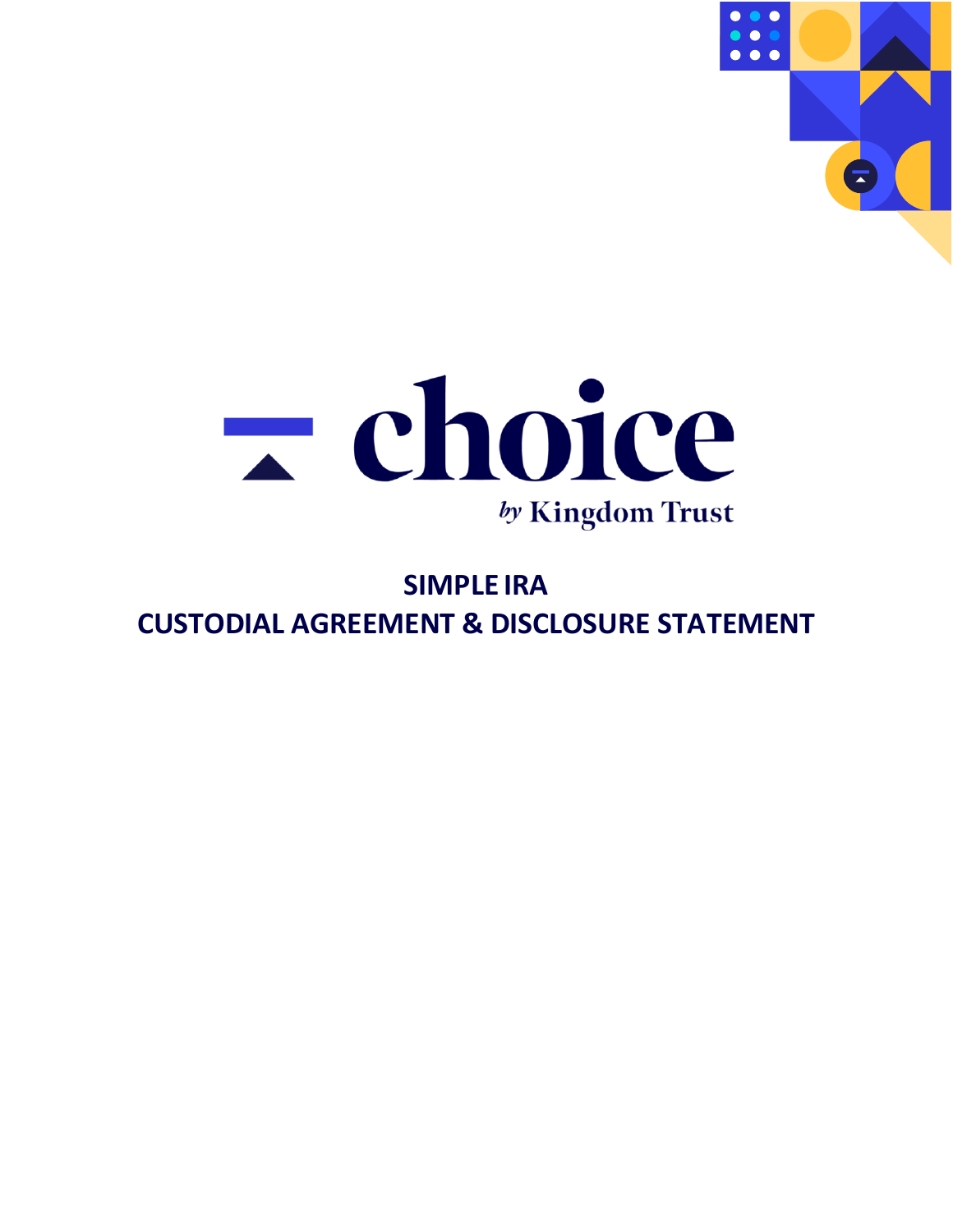#### Form **5305-SA**

Internal Revenue Service TKTC Revised 05/18/2021

### (April 2017) **SIMPLE Individual Retirement Custodial Account**

Department of the Treasury (under Sections 408(a) and 408(p) of the Internal Revenue Code)

#### **Article I**

1.1 The Custodian will accept cash contributions made on behalf of the participant by the participant's employer under the terms of a SIMPLE IRA plan described in section 408(p). In addition, the Custodian will accept transfers or rollovers from other SIMPLE IRAs of the participant and, after the 2-year period of participation defined in section  $72(t)(6)$ , transfers or rollovers from any eligible retirement plan (as defined in section 402(c)(8)(B)) other than a Roth IRA or designated Roth account. No other contributions will be accepted by the Custodian.

#### **Article II**

2.1 The participant's interest in the balance in the custodial account is non-forfeitable.

#### **Article III**

- 3.1 No part of the custodial account funds may be invested in life insurance contracts, nor may the assets of the custodial account be commingled with other property except in a common custodial fund or common investment fund (within the meaning of section 408  $(a)(5)$ ).
- 3.2 No part of the custodial account funds may be invested in collectibles (within the meaning of section 408(m)) except as otherwise permitted by section 408(m)(3), which provides an exception for certain gold, silver, and platinum coins, coins issued under the laws of any state, and certain bullion.

#### **Article IV**

- 4.1 Notwithstanding any provision of this agreement to the contrary, the distribution of the participant's interest in the custodial account shall be made in accordance with the following requirements and shall otherwise comply with section 408(a)(6) and the regulations thereunder, the provisions of which are herein incorporated by reference.
- 4.2 The participant's entire interest in the custodial account must be, or begin to be, distributed not later than the participant's required beginning date, April 1 following the calendar year in which the participant reaches age 70 ½ or 72 (See 4.4 below). By that date, the participant may elect, in a manner acceptable to the Custodian, to have the balance in the custodial account distributed in:
	- (a) A single sum or
	- (b) Payments over a period not longer than the life of the participant or the joint lives of the participant and his or her designated beneficiary.
- 4.3 If the participant dies before his or her entire interest is distributed to him or her, the remaining interest will be distributed as follows: (a) If the participant dies on or after the required beginning date and:
	- (i) the designated beneficiary is the participant's surviving spouse, the remaining interest will be distributed over the surviving spouse's life expectancy as determined each year until such spouse's death, or over the period in paragraph (a)(iii) below if longer. Any interest remaining after the spouse's death will be distributed over such spouse's remaining life expectancy as determined in the year of the spouse's death and reduced by 1 for each subsequent year, or, if distributions are being made over the period in paragraph (a)(iii) below, over such period.
	- (ii) the designated beneficiary is not the participant's surviving spouse, the remaining interest will be distributed over the beneficiary's remaining life expectancy as determined in the year following the death of the participant and reduced by 1 for each subsequent year, or over the period in paragraph (a)(iii) below if longer.
	- (iii) there is no designated beneficiary, the remaining interest will be distributed over the remaining life expectancy of the participant as determined in the year of the participant's death and reduced by 1 for each subsequent year.
	- (b) If the participant dies before the required beginning date, the remaining interest will be distributed in accordance with (i) below or, if elected or there is no designated beneficiary, in accordance with 4.03(b)(ii) below:

(i) The remaining interest will be distributed in accordance with paragraphs  $4.03(a)(i)$  and  $4.03(a)(ii)$  above (but not over the period in paragraph 4.03(a)(iii), even if longer), starting by the end of the calendar year following the year of the participant's death. If, however, the designated beneficiary is the participant's surviving spouse, then this distribution is not required to begin before the end of the calendar year in which the participant would have reached age 70  $\frac{1}{2}$  or 72 (See 4.4 below). But, in such case, if the participant's surviving spouse dies before distributions are required to begin, then the remaining interest will be distributed in accordance with 4.03(a)(ii) above (but not over the period in paragraph 4.03(a)(iii),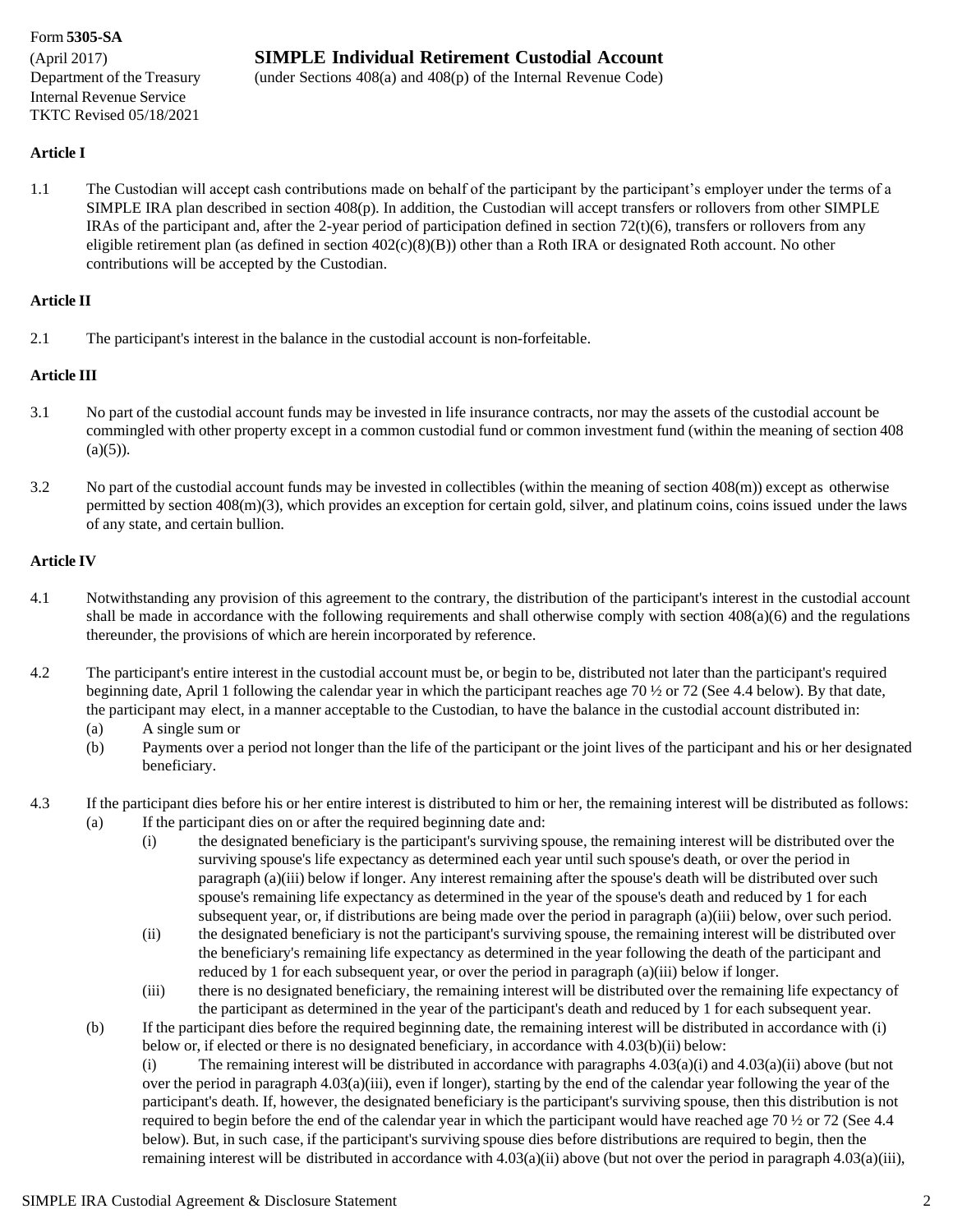even if longer), over such spouse's designated beneficiary's life expectancy, or in accordance with 4.03(b)(ii) below if there is no such designated beneficiary.

(ii) The remaining interest will be distributed by the end of the calendar year containing the fifth anniversary of the participant's death.

- 4.4 If the participant dies before his or her entire interest has been distributed and if the designated beneficiary is not the participant's surviving spouse, no additional contributions may be accepted in the account.
- 4.5 If the Applicant/Plan Participant has reached age 70 1/2 prior to December 31, 2019 and has not chosen any of the distribution methods under Article IV of this custodial agreement by the April 1st following the calendar year in which the Applicant/Plan Participant reaches age 70 1/2 , distribution shall be determined based upon the distribution period in the uniform lifetime distribution period table in Treasury Regulation Section 1.401 (a)(9)-9. If the Applicant/Plan Participant has reached age 72 after December 31, 2019 and has not chosen any of the distribution methods under Article IV of this custodial agreement by the April 1st following the calendar year in which the Applicant/Plan Participant reaches age 72, distribution shall be determined based upon the distribution period in the uniform lifetime distribution period table in Treasury Regulation Section 1.401 (a)(9)-9. However, in either event, no payment will be made until the Applicant/Plan Participant provides the Custodian with a proper distribution request in form and substance acceptable to the Custodian. Custodian reserves the right to require a minimum balance in the account in order to make periodic payments from the account. Upon receipt of such distribution request, the Applicant/Plan Participant may switch to a joint life expectancy in determining the required minimum distribution if the Applicant/Plan Participant's spouse was the sole beneficiary as of the January 1st of the distribution calendar year and such spouse is more than 10 years younger than the Applicant/Plan Participant.
- 4.6 The owner of two or more IRAs (other than Roth IRAs) may satisfy the minimum distribution requirements described above by taking from one IRA the amount required to satisfy the requirement for another in accordance with the regulations under section 408  $(a)(6)$ .

#### **Article V**

- 5.1 The participant agrees to provide the Custodian with all information necessary to prepare any reports required by sections 408(i) and 408(l)(2) and Regulations sections 1.408-5 and 1.408-6.
- 5.2 The Custodian agrees to submit to the Internal Revenue Service (IRS) and participant the reports prescribed by the IRS.
- 5.3 The Custodian also agrees to provide the participant's employer the summary description described in section 408(l)(2) unless this SIMPLE IRA is a transfer SIMPLE IRA.

#### **Article VI**

6.1 Notwithstanding any other articles which may be added or incorporated, the provisions of Articles I through III and this sentence will be controlling. Any additional articles inconsistent with sections 408(a) and 408(p) and the related regulations will be invalid.

#### **Article VII**

7.1 This agreement will be amended as necessary to comply with the provisions of the Code and the related regulations. Other amendments may be made with the consent of the persons whose signatures appear on the SIMPLE IRA Adoption Agreement.

#### **Article VIII**

8.1 **Applicable Law**: This custodial agreement is subject to all applicable Federal Statutes and Regulations and shall be governed by and construed under all applicable Statutes and regulations of the state of South Dakota.

If any provision of this custodial agreement is determined to be invalid or illegal, those provisions shall be stricken, and the remaining provisions shall remain fully enforceable. A failure to enforce any of the provisions of this agreement by either you or custodian shall not be construed as a waiver of such provisions or of any right to enforce such provisions thereafter.

Any suit filed against custodian arising out of or in connection with this custodial agreement shall only be instituted in the Federal District Court for the District of South Dakota, Southern Division in Sioux Falls, South Dakota or, lacking Federal Jurisdiction, in the county courts of Minnehaha County, South Dakota in Sioux Falls, South Dakota where custodian maintains its principal place of business and you agree to submit to such jurisdiction both in connection with any such suit you may file and in any such suit custodian may file against you.

8.2 **Annual Accounting**: The Custodian shall, at least annually, provide the Participant or Beneficiary (in the case of death) with an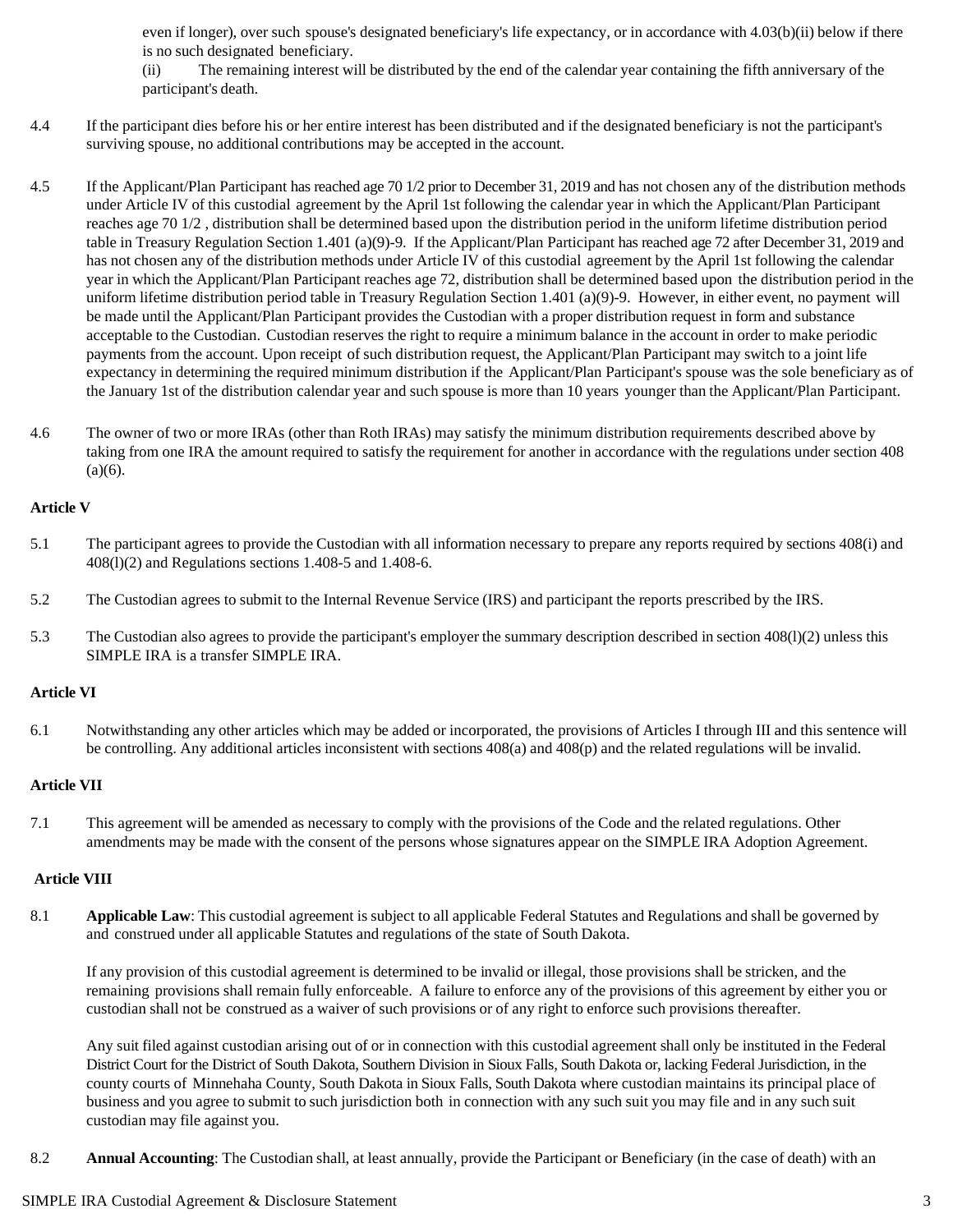accounting of such Participant's account. Such accounting shall be deemed to be accepted by the Participant or Beneficiary, if the Participant or Beneficiary does not object in writing within 60 days after the mailing of such accounting statement.

8.3 **Amendment**: The Participant irrevocably delegates to the Custodian the right and power to amend this Custodial Agreement. Except as hereafter provided, the Custodian will give the Participant 30 days prior written notice of any amendment. In case of a retroactive amendment required by law, the Custodian will provide written notice to the Participant of the amendment within 30 days after the amendment is made, or if later, by the time that notice of the amendment is required to be given under regulations or other guidance provided by the IRS. The Participant shall be deemed to have consented to any such amendment unless the Participant notifies the Custodian to the contrary within 30 days after notice to the Participant and requests a distribution or transfer of the balance in the account.

#### 8.4 **Resignation and Removal of Custodian**:

- (a) The Custodian may resign and appoint a successor trustee or custodian to serve under this agreement or under another governing agreement selected by the successor trustee or custodian by giving the Depositor written notice at least 30 days prior to the effective date of such resignation and appointment, which notice shall also include or be provided under separate cover a copy of such other governing instrument, if applicable, and the related disclosure statement. The Depositor shall then have 30 days from the date of such notice to either request a distribution of the entire account balance or designate a different successor trustee or custodian and notify the Custodian of such designation. If the Depositor does not request distribution of the account balance or notify the Custodian of the designation of a different successor trustee or custodian within such 30 day period, the Depositor shall be deemed to have consented to the appointment of the successor trustee or custodian and the terms of any new governing instrument, and neither the Depositor nor the successor shall be required to execute any written document to complete the transfer of the account to the successor trustee or custodian. The successor trustee or custodian may rely on any information, including beneficiary designations, previously provided by the Depositor to the Custodian.
- (b) The Depositor may at any time remove the Custodian and replace the Custodian with a successor trustee or custodian of the Depositor's choice by giving 30 days notice of such removal and replacement. The Custodian shall then deliver the assets of the account as directed by the Depositor. However, the Custodian may retain a portion of the assets of the IRA as a reserve for payment of any anticipated remaining fees and expenses, and shall pay over any remainder of this reserve to the successor trustee or custodian upon satisfaction of such fees and expenses.
- (c) The Custodian may resign and demand that the Depositor appoint a successor trustee or custodian of this IRA by giving the Depositor written notice at least 30 days prior to the effective date of such resignation. The Depositor shall then have 30 days from the date of such notice to designate a successor trustee or custodian, notify the Custodian of the name and address of the successor trustee or custodian, and provide the Custodian with appropriate evidence that such successor has accepted the appointment and is qualified to serve as trustee or custodian of an individual retirement account.
	- (1) If the Depositor designates a successor trustee or custodian and provides the Custodian evidence of the successor's acceptance of appointment and qualification within such 30-day period, the Custodian shall then deliver all of the assets held by the Custodian in the account (whether in cash or personal or real property, wherever located, and regardless of value) to the successor trustee or custodian.
	- (2) If the Depositor does not notify the Custodian of the appointment of a successor trustee or custodian within such 30 day period, then the Custodian may distribute all of the assets held by the Custodian in the account (whether in cash or personal or real property, wherever located, and regardless of value) to the Depositor, outright and free of custodial, and the Depositor shall be wholly responsible for the tax consequences of such distribution.

In either case, the Custodian may expend any assets in the account to pay expenses of transfer (including re-registering the assets and preparation of deeds, assignments, and other instruments of transfer or conveyance) to the successor trustee or custodian or the Depositor, as the case may be. In addition, the Custodian may retain a portion of the assets as a reserve for payment of any anticipated remaining fees and expenses. Upon satisfaction of such fees and expenses, the Custodian shall pay over any remainder of the reserve to the successor trustee or custodian or to the Depositor, as the case may be.

#### 8.5 **Custodian's Fees and Expenses**:

- (a) This Section 8.5 of the Custodial Agreement shall be governed by the requirements of Section 408(p)(7) and IRS Notice 98-4, Section J, and is further explained in the accompanying SIMPLE IRA Disclosure Statement.
- (b) The Participant agrees to pay the Custodian any and all fees specified in the Custodian's current published fee schedule for establishing and maintaining this SIMPLE IRA, including any fees for distributions from, transfers from, and terminations of this SIMPLE IRA. The Custodian may change its fee schedule at any time by giving the Participant 30 days prior written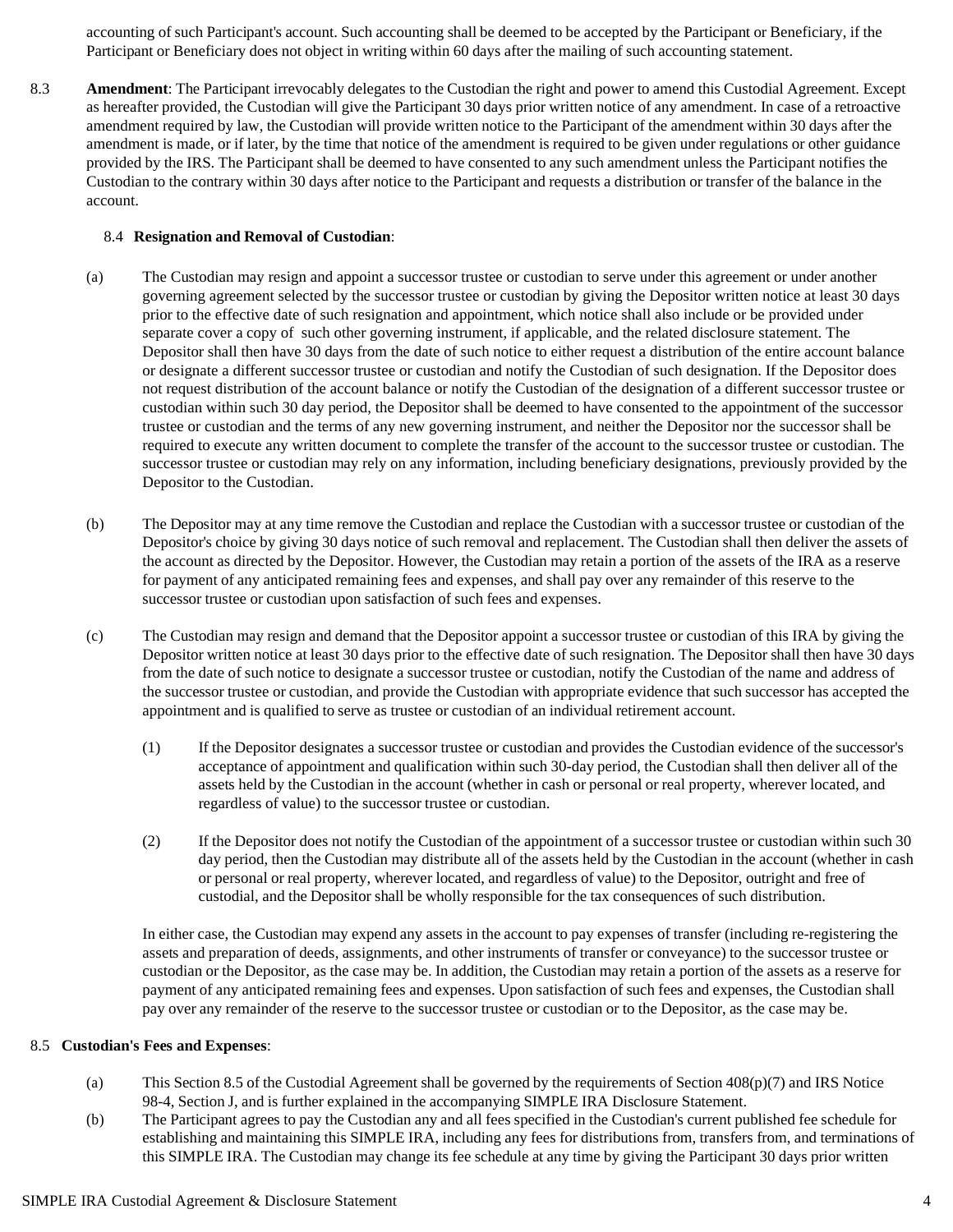notice.

- (c) The Participant agrees to pay any expenses incurred by the Custodian in the performance of its duties in connection with the account. Such expenses include, but are not limited to, administrative expenses, such as legal and accounting fees, and any taxes of any kind whatsoever that may be levied or assessed with respect to such account.
- (d) All such fees, taxes, and other administrative expenses charged to the account shall be collected either from the assets in the account or from any contributions to or distributions from such account if not paid by the Participant, but the Participant shall be responsible for any deficiency.
- (e) In the event that for any reason the Custodian is not certain as to who is entitled to receive all or part of the Custodial Funds, the Custodian reserves the right to withhold any payment from the Custodial, to request a court ruling to determine the disposition of the Custodial assets, and to charge the Custodial for any expenses incurred in obtaining such legal determination.
- 8.6 **Withdrawal Requests**: All requests for withdrawal shall be in writing on the form provided by the Custodian. Such written notice must also contain the reason for the withdrawal and the method of distribution being requested.
- 8.7 **Age 70 1/2 Default Provisions**: If the Depositor does not choose any of the distribution methods under Article IV of this Trust Agreement by the April 1st following the calendar year in which the Depositor reaches age 70 1/2, distribution shall be determined based upon the distribution period in the uniform lifetime distribution period table in Regulation section 1.401(a)(9)-9. However, no payment will be made until the Depositor provides the Custodian with a proper distribution request acceptable to the Custodian. Upon receipt of such distribution request, the Depositor may switch to a joint life expectancy in determining the required minimum distribution if the Depositor's spouse was the sole beneficiary as of the January 1st of the distribution calendar year and such spouse is more than 10 years younger than the Depositor. **(NOTE: The SECURE Act has changed the RMD age to 72. See Article IV 4.4 above.)**

#### 8.8

#### 8.9 **Death Benefit Default Provisions**:

- (a) If the Depositor dies before his or her required beginning date and the beneficiary does not select a method of distribution described in Article IV, Section 4.03(b)(i) or (ii) by the December 31st following the year of the Depositor's death, then distributions will be made pursuant to the single life expectancy of the Designated Beneficiary determined in accordance with IRS regulations. However, no payment will be made until the beneficiary provides the Custodian with a proper distribution request acceptable to the Custodian and other documentation that may be required by the Custodian. A beneficiary may at any time request a complete distribution of his or her remaining interest in the Custodial Account. The Custodian reserves the right to require a minimum balance in the account in order to make periodic payments from the account.
- (b) If the Depositor dies on or after his or her required beginning date, distribution shall be made in accordance with Article IV, Section 4.03(a). However, no payment will be made until the beneficiary provides the Custodian with a proper distribution request acceptable to the Custodian and other documentation that may be required by the Custodian. A beneficiary may at any time request a complete distribution of his or her remaining interest in the Custodial Account. The Custodian reserves the right to require a minimum balance in the account in order to make periodic payments from the account.
- 8.10 **Transitional Rule for Determining Required Minimum Distributions for Calendar Year 2002:** Unless the Custodian provides otherwise, if a Depositor (or beneficiary) is subject to required minimum distributions for calendar year 2002, such individual may elect to apply the 1987 proposed regulations, the 2001 proposed regulations, or the 2002 final regulations in determining the amount of the 2002 required minimum. However, the Custodian, in its sole discretion, reserves the right to perform any required minimum distribution calculations through its data systems or otherwise based upon any of the three sets of regulations delineated in the previous sentence.
- 8.11 **Investment Provisions**: All contributions shall be invested and reinvested by the Custodian as directed by the Participant (or the direction of the beneficiary upon the Depositor's death)(1) in a class or classes of savings accounts with the Custodian, which the Custodian shall designate as the class or classes of savings accounts to be offered for investment of SIMPLE IRA funds, (2) if the Custodian consents in a class or classes of savings accounts in another insured institution, or (3) other investments agreed to from time to time by the Custodian, including but not limited to US Series EE Savings Bonds. Pursuant to IRS Notice 98-4, Q&A J-4,if the Custodian is the Designated Financial Institution (DFI) and the Participant timely elects that his or her balance be transferred without cost or penalty to another SIMPLE IRA in accordance with the provisions described in the accompanying SIMPLE IRA Disclosure Statement, the Custodian reserves the right to restrict the participant's choice of investment alternatives as determined by the Custodian.
- 8.12 **Responsibilities**: Participant agrees that all information and instructions given to the Custodian by theParticipant is complete and accurate and that the Custodian shall not be responsible for any incomplete or inaccurate information provided by the Participant or Participant's beneficiary(ies). Participant agrees to be responsible for all tax consequences arising from contributions to and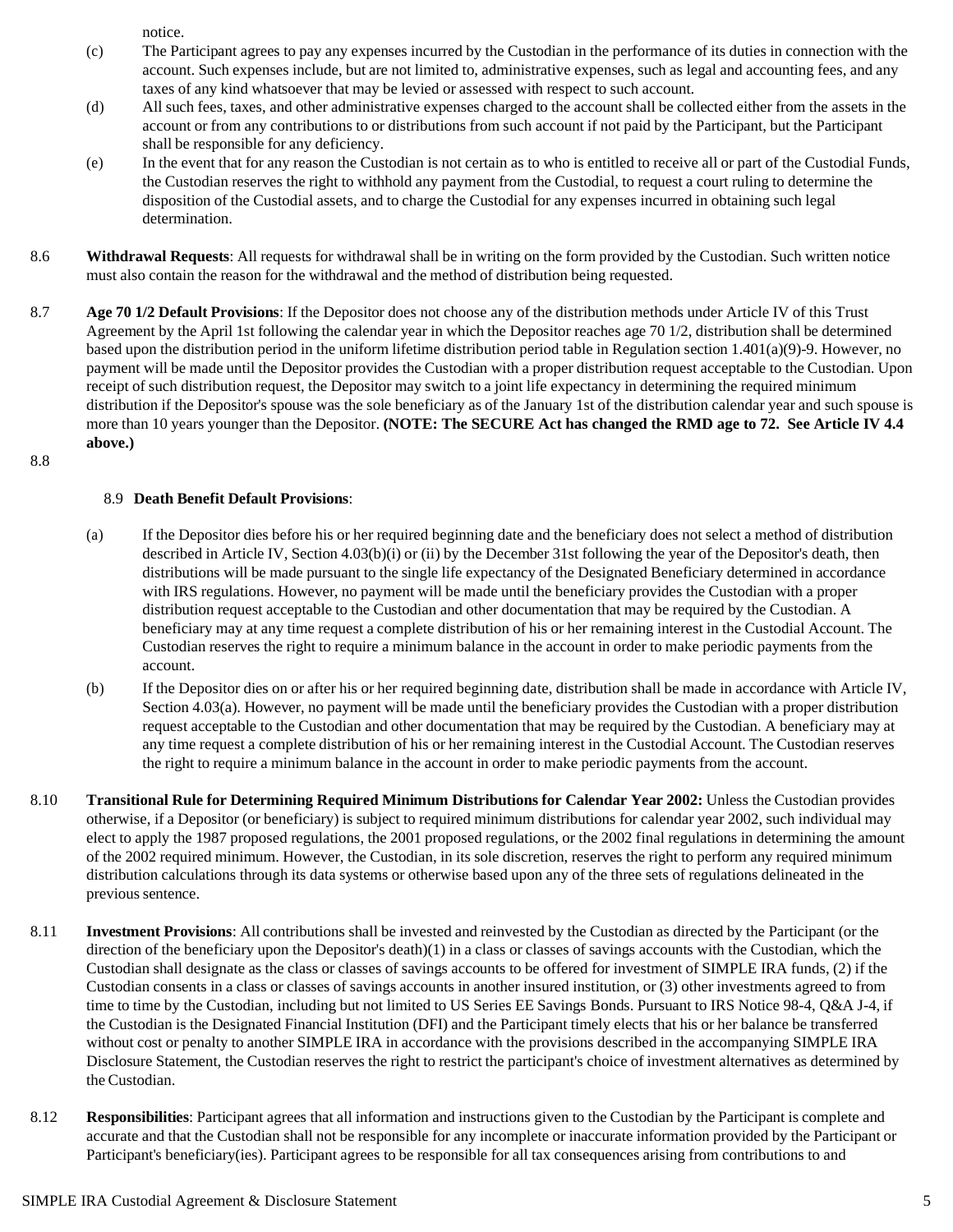distributions from this Custodial Account and acknowledges that no tax advice has been provided by the Custodian.

#### 8.13 **Designation of Beneficiary**:

- (a) Except as may be otherwise required by State law, in the event of the Participant's death, the balance in the account shall be paid to the beneficiary or beneficiaries designated by the Participant on a beneficiary designation form acceptable to and filed with the Custodian. The Participant may change the Participant's beneficiary or beneficiaries at any time by filing a new beneficiary designation with the Custodian. If no beneficiary designation is in effect, if none of the named beneficiaries survive the Participant, or if the Custodian cannot locate any of the named beneficiaries after reasonable search, any balance in the account will be payable to the Participant's estate.
- (b) If the Custodian permits, in the event of the Depositor's death, any beneficiary may name a subsequent beneficiary(ies) to receive the balance of the account to which such beneficiary is entitled upon the death of the original beneficiary by filing a Subsequent Beneficiary Designation Form acceptable to and filed with the Custodian. Payments to such subsequent beneficiary(ies) shall be distributed in accordance with the payment schedule applicable to the original beneficiary or more rapidly if the subsequent beneficiary requests. In no event can any subsequent beneficiary be treated as a designated beneficiary of the Depositor. The preceding sentence shall not apply with respect to the subsequent beneficiary(ies) if any, designated by the original spouse beneficiary where the Depositor dies before his or her required beginning date. In this case, the original spouse beneficiary is treated as the Depositor. If the balance of the account has not been completely distributed to the original beneficiary and such beneficiary has not named a subsequent beneficiary or no named subsequent beneficiary is living on the date of the original beneficiary's death, such balance shall be payable to the estate of the original beneficiary.

#### **ARTICLE IX SELF-DIRECTED SIMPLE IRA PROVISIONS**

- 9.1 **Investment of Contributions**: At the direction of the Participant, the Custodian shall invest and reinvest all contributions to the account and earnings thereon as directed by the Participant (or the direction of the beneficiary(ies) upon the Participant 's death) in investments that the Custodian, at Custodian's sole discretion, determines it can feasibly administer, which may include but are not limited to marketable securities traded on a recognized exchange or "over the counter" (excluding any securities issued by the custodian), options, mutual funds, common trust funds or other common investment funds that qualify under Section 408(b)(5) (including without limitation qualifying pooled custodial accounts and pooled custodial funds), certificates of deposit, real estate, real estate contracts, mortgages, leases, mortgage notes, debentures, individually negotiated debt instruments, promissory notes, private equity investments in closely held businesses, tax liens and tax anticipation warrants, deeds of trust, and other public, private or alternative investments that the Custodian determines it can feasibly administer, in such amounts as are specifically selected and specified by the Participant in orders to the Custodian in such form as may be acceptable to the Custodian, without any duty to diversify and without regard to whether such property is authorized by the laws of any jurisdiction as a trust investment or IRA investment or even if such investment will result in a prohibited transaction, unrelated business taxable income ("UBTI") or a reportable transaction. In addition, the account designated representative (as described below and in the SIMPLE IRA adoption agreement) may give the Custodian directions to have the Custodian buy, sell or reinvest public securities, digital assets and investments that are traded on a recognized exchange or "over the counter" (excluding any securities issued by the custodian). The account designated representative may not direct the Custodian with regard to any alternative or private investments. The Custodian shall be responsible only for the execution of such orders and for maintaining adequate records thereof. However, if any such orders are not received in a form acceptable to the Custodian as required, or, if received, are unclear or administratively unfeasible in the sole opinion of the Custodian, all or a portion of the account may be held in its current investments or remain un-invested without liability for loss of income or appreciation, and without liability for interest pending receipt of such orders or clarification as are acceptable to the Custodian in its sole discretion, or if a new contribution, the contribution may be returned. The Custodian may, but need not, establish programs under which cash deposits in excess of a minimum set by it will be periodically and automatically invested in interest-bearing investment funds. The Custodian shall have no duty other than to follow the written investment directions of the Participant, which duty shall be subject to the other terms and conditions of this agreement. The Custodian shall be under no duty to question said instructions and shall not be liable for any investment losses or adverse tax consequences of any kind whatsoever sustained by the Participant. In addition, the Custodian reserves the right to not follow a direction or process any investment for administrative or cost related reasons. Execution of Participant 's instructions or refusal to execute same does not constitute investment advice or an opinion by the Custodian as to the investment's prudence or viability. Participant agrees that the Custodian shall have no discretionary power, authority or control with respect to the management, investment or disposition of the Participant 's assets or any discretionary authority with regard to the management of the Participant 's account. Participant agrees and acknowledges that Custodian is not a fiduciary with respect to the Participant, the Participant 's account or any investment.
- 9.2 **Registration**: All assets of the account shall be registered in the name of the Custodian or of a suitable nominee. The same nominee may be used with respect to assets of other investors whether or not held under agreements similar to this one or in any capacity whatsoever. However, each Participant's account shall be separate and distinct; a separate account therefor shall be maintained by the Custodian, and the assets thereof shall be held by the Custodian in individual or bulk segregation either in the Custodian's vaults or in depositories approved by the Securities and Exchange Commission under the Securities Exchange Act of 1934.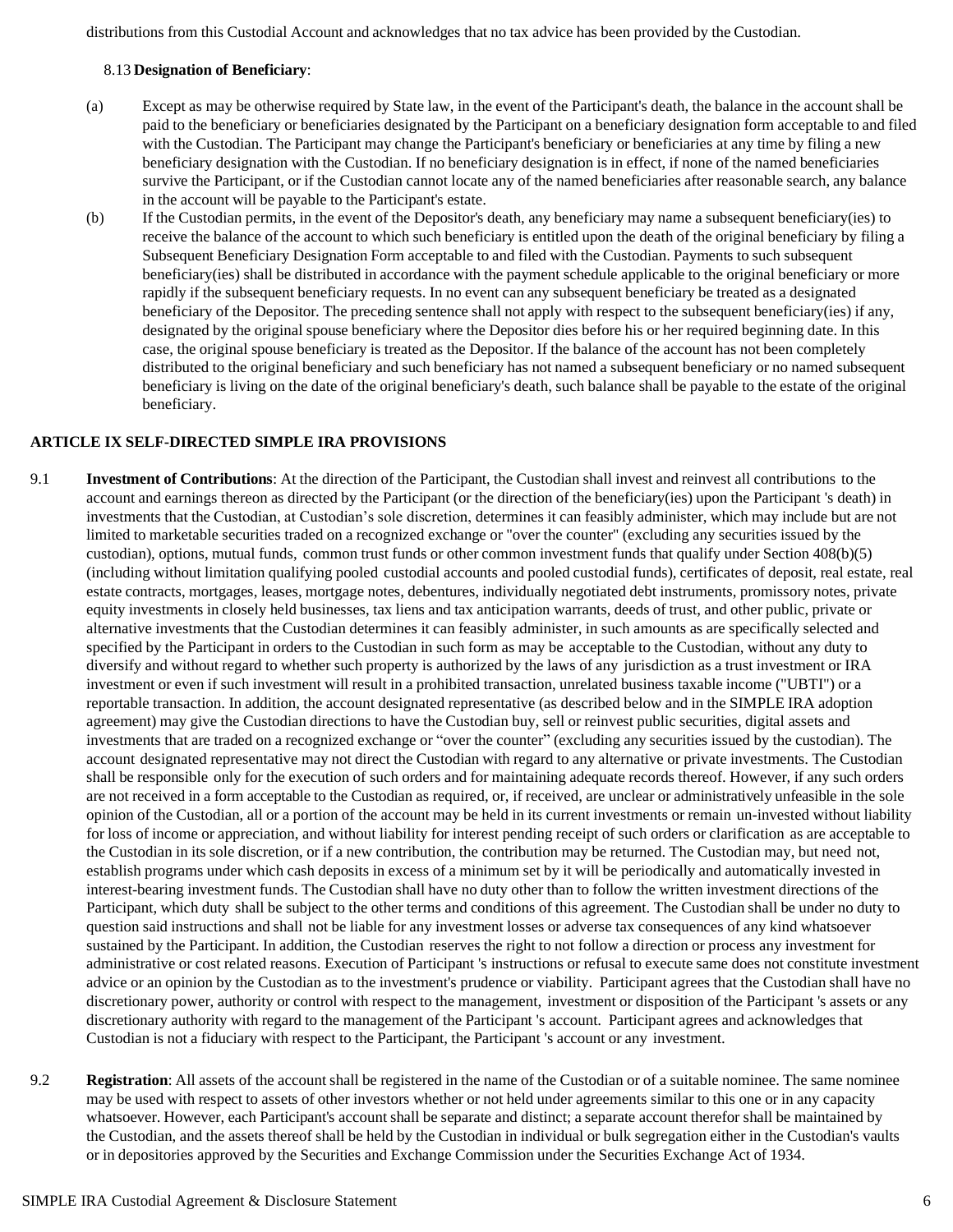- 9.3 **Account Designated Representative/Investment Advisor:** The Participant may appoint an account designated representative who may, but is not required to be, an investment advisor qualified under Section 3(38) of the Employee Retirement Income Security Act of 1974, to direct the investment of his/her IRA. The Participant shall notify the Custodian in writing of any such appointment. If the account designated representative is an investment advisor, then the Depositor shall provide the Custodian a copy of the instruments appointing the investment advisor and evidencing the investment advisor's acceptance of such appointment, an acknowledgment by the investment advisor that the investment advisor is a fiduciary of the account, and a certificate evidencing the investment advisor's current registration under the Investment Advisor's Act of 1940. The Custodian shall comply with any investment directions furnished to the Custodian by the account designated representative, but only with regard to public securities, digital assets and investments that are traded on a recognized exchange or "over the counter" (excluding any securities issued by the Custodian), and will do so until the Custodian receives written notification from the Participant that the account designated representative's appointment has been terminated. The Custodian shall have no duty other than to follow the written investment directions of such account designated representative subject to the provisions of this Agreement, shall be under no duty to question said instructions, and shall not be liable for any investment losses or adverse tax consequences sustained by the Participant.
- 9.4 **No Investment Advice**: Custodian shall have no responsibility for rendering advice with respect to the investment and reinvestment of Participant 's account and shall not be liable for any loss which result from Participant 's exercise of control over his/her account. Participant shall have and exercise exclusive responsibility for control over all the investment decisions concerning the assets of his/her account, and the Custodian shall have no duty to question his/her investment directives. Custodian reserves the right, in its sole discretion, to deny any investment direction that it cannot feasibly administer, which is violative of Custodian's policy or which might result in a violation of Federal, State or Local laws. Participant hereby agrees that the exercise of such right shall not be construed as Custodian providing investment or legal advice.
- 9.5 **Prohibited Transactions**: Notwithstanding anything contained herein to the contrary, the Participant shall not direct the Custodian to engage in or make any investment that Participant knows or should know involves or facilitates any criminal activity, nor shall the Participant direct the Custodian to lend any part of the corpus or income of the account to; pay any compensation for personal services rendered to the account to; make any part of its services available on a preferential basis to; acquire for the account any property, other than cash, from; or sell any property to the Participant, any member of Participant 's family, or any entity controlled by Depositor through the ownership, directly or indirectly, of 50 percent or more of the total combined voting power of all classes of ownership entitled to vote, or of 50 percent or more of the total value of all ownership interests of such entity. Generally, if a Participant engages in or directs the engagement in a prohibited transaction as described in Section 4975 of the Code, the Participant 's account ceases to be an IRA as of the first day of the year in which the prohibited transaction takes place, and the account is treated as ha ving distributed all its assets to the Participant or beneficiary at their fair market values on the first day of that year which may result in taxes and penalties. Participant hereby agrees to be solely responsible for determining and avoiding prohibited transactions and reportable events and will indemnify and hold Custodian harmless should Participant engage in a prohibited transaction or other transaction described in this paragraph.
- 9.6 **Unrelated Business Taxable Income ("UBTI"):** Investments may generate taxable income within the IRA Account, referred to as Unrelated Business Taxable Income (UBTI). Such income must be considered in conjunction with all such income from all IRA accounts and may be taxable to the IRA account to the extent that all UBTI for a given taxable year exceeds the threshold amount set by the IRS. If the Depositor directs investment of the account in any investment which results in unrelated business taxable income, it shall be the responsibility of the Depositor to so advise the Custodian and to provide the Custodian with all forms necessary to file any required returns or reports for the account. All forms, returns and reports must be completed by the Depositor and delivered in a timely manner to Custodian for signature and filing. In such instances, the IRS requires that a Form 990-T be filed for the IRA account along with the appropriate amount of tax.

The Depositor, by signing this agreement, understands the Custodian:

- 1. does not make any determination of UBTI;
- 2. does not monitor whether the account has UBTI; and
- 3. does not prepare Form 990-T or other necessary forms, returns or reports.

Therefore, the Depositor must monitor UBTI for this and any other IRA account which he/she may hold and prepare, or have prepared at their expense, the proper 990-T tax form, along with any other necessary forms, returns or reports and forward it to Custodian for signatures and filing, along with authorization to pay any tax due from the IRA account.

9.7 **Disclosures and Voting**: The Custodian shall deliver, or cause to be executed and delivered, to Participant all notices, prospectuses, financial statements, proxies and proxy soliciting materials relating to assets credited to the account. The Custodian shall not vote any shares of stock or take any other action, pursuant to such documents, with respect to such assets except upon receipt by the Custodian of adequate written instructions from Participant.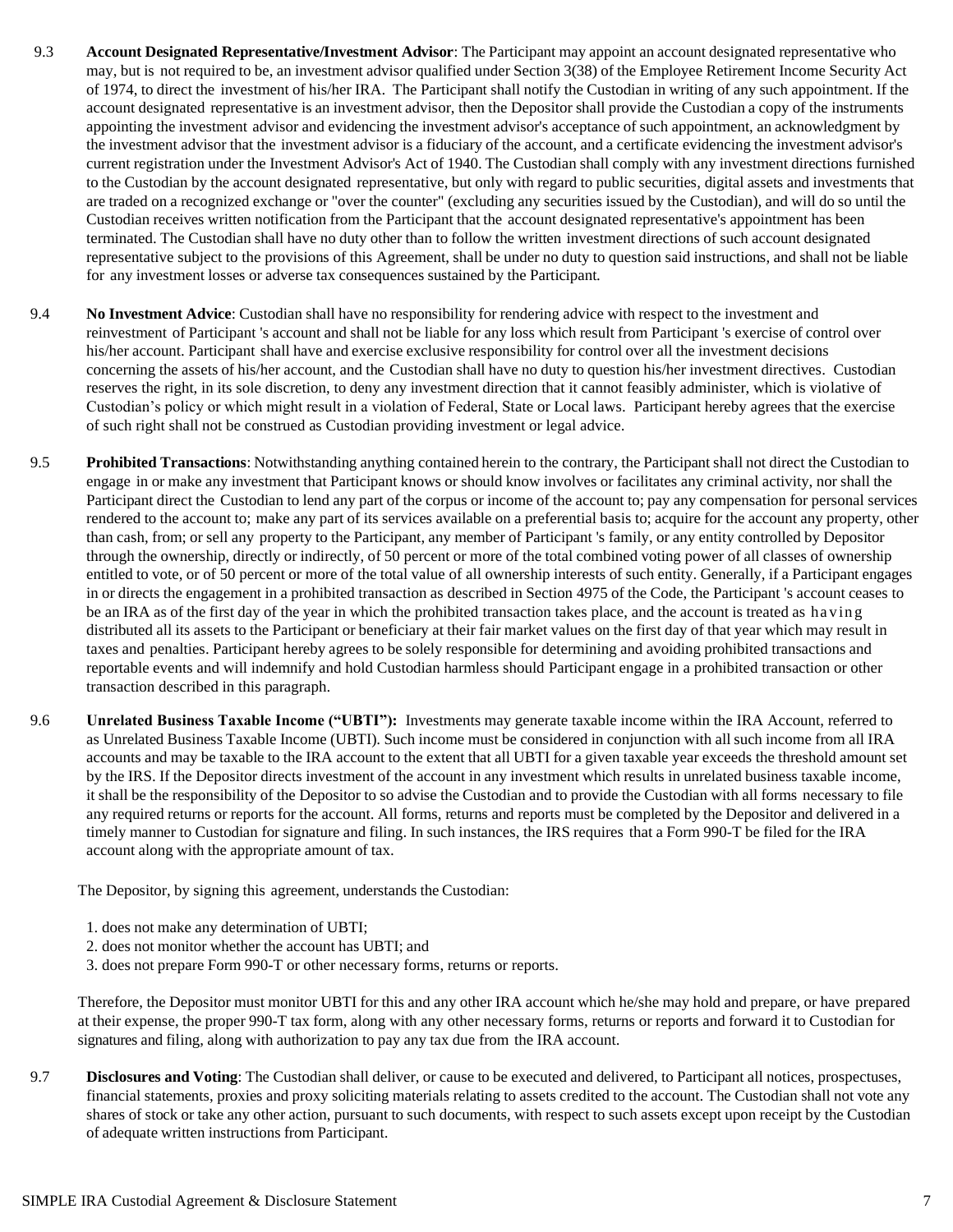- 9.8 **Miscellaneous Expenses**: In addition to those expenses set out in Article VIII, section 8.5 of this plan, the Depositor agrees to pay any and all expenses incurred by the Custodian in connection with the account, including, but not limited to, expenses of valuation of account assets, tax payments, and filing of any returns and reports with regard to UBTI. Moreover, all estimated taxes, together with any transfer and other taxes, including any interest and penalties thereon, as well as any expenses incurred in connection with the investment or reinvestment of the assets of the account shall be paid by the Depositor. The Custodian may, at the Depositor's expense, retain suitable accountants, attorneys, or other agents to advise and assist the custodian in performing their respective duties under this agreement.
- 9.9 **Indemnification of Custodian:** To the extent not prohibited by Federal or State law, the depositor agrees to indemnify and hold harmless Kingdom Trust, its respective subsidiaries and administrators, officers, directors, managers, members, representatives, agents, employees, affiliates, successors and assigns from and against any and all claims, demands, liabilities, damages, costs, expenses, attorneys' fees, payments and assessments arising in connection with the depositor or the depositor's IRA or which may result from any good faith actions, errors or omissions and from following or attempting to follow any directions of the depositor (or the beneficiary(ies), or an account designated representative), and further agrees that the custodian shall not be subject to margin calls or have any other obligation to extend credit or otherwise disburse payment beyond the cash balance of depositor's account for any reason whatsoever.

#### **General Instructions**

*Section references are to the Internal Revenue Code unless otherwise noted.*

#### **Purpose of Form**

Form 5305-SA is a model custodial account agreement that meets the requirements of sections 408(a) and 408(p). However, only Articles I through VII have been reviewed by the IRS. A SIMPLE individual retirement account (SIMPLE IRA) is established after the form is fully executed by both the individual (participant) and the Custodian. This account must be created in the United States for the exclusive benefit of the participant or his or her beneficiaries. Do not file Form 5305-SA with the IRS. Instead, keep it for record purposes.

For more information on SIMPLE IRAs, including the required disclosures the Custodian must give the participant, see Pub. 590-A, Contributions to Individual Retirement Arrangements (IRAs); Pub. 590-B, Distributions from Individual Retirement Arrangements (IRAs); and Pub 560, Retirement Plans for Small Business (SEP,SIMPLE, and Qualified Plans).

#### **Definitions**

**Participant/Depositor** - The participant/depositor is the person who establishes the custodial account.

**Custodian** -The Custodian must be a bank or savings and loan association, as defined in section 408(n), or any person who has the approval of the IRS to act as custodian.

**Identifying Number -** The Depositor's social security number will serve as the identifying number of his or her SIMPLE IRA. An employer identification number (EIN) is required only for an IRA for which a return is filed to report unrelated business taxable income. An EIN is required for a common fund created for IRAs.

#### **Transfer SIMPLE IRA**

This SIMPLE IRA is a "transfer SIMPLE IRA" if it is not the original recipient of contributions under any SIMPLE IRA plan. The summary description requirements of section 408(l)(2) do not apply to transfer SIMPLE IRAs.

#### **Specific Instructions**

Article IV.-Distributions made under this article may be made in a single sum, periodic payment, or a combination of both. The distribution option should be reviewed in the year the participant reaches age 70  $\frac{1}{2}$  or 72 (See Article IV 4.4 above) -to ensure that the requirements of section 408(a)(6) have been met.

Article VIII.--Article VIII and any that follow it may incorporate additional provisions that are agreed to by the participant and Custodian to complete the agreement. They may include, for example, definitions, investment powers, voting rights, exculpatory provisions, amendment and termination, removal of the Custodian, Custodian's fees, state law requirements, beginning date of distributions, accepting only cash, treatment of excess contributions, prohibited transactions with the participant, etc. Use additional pages if necessary and attach them to this form.

**FINANCIAL DISCLOSURE In General** IRS regulations require the Custodian to provide you with a financial projected growth of your SIMPLE IRA account based upon certain assumptions.

**Growth in the Value of Your SIMPLE IRA** Growth in the value of your SIMPLE IRA is neither guaranteed nor projected. The value of your SIMPLE IRA will be computed by totaling the fair market value of the assets credited to your account. At least once a year the Custodian will send you a written report stating the current value of your SIMPLE IRA assets. The Custodian shall disclose separately a description of: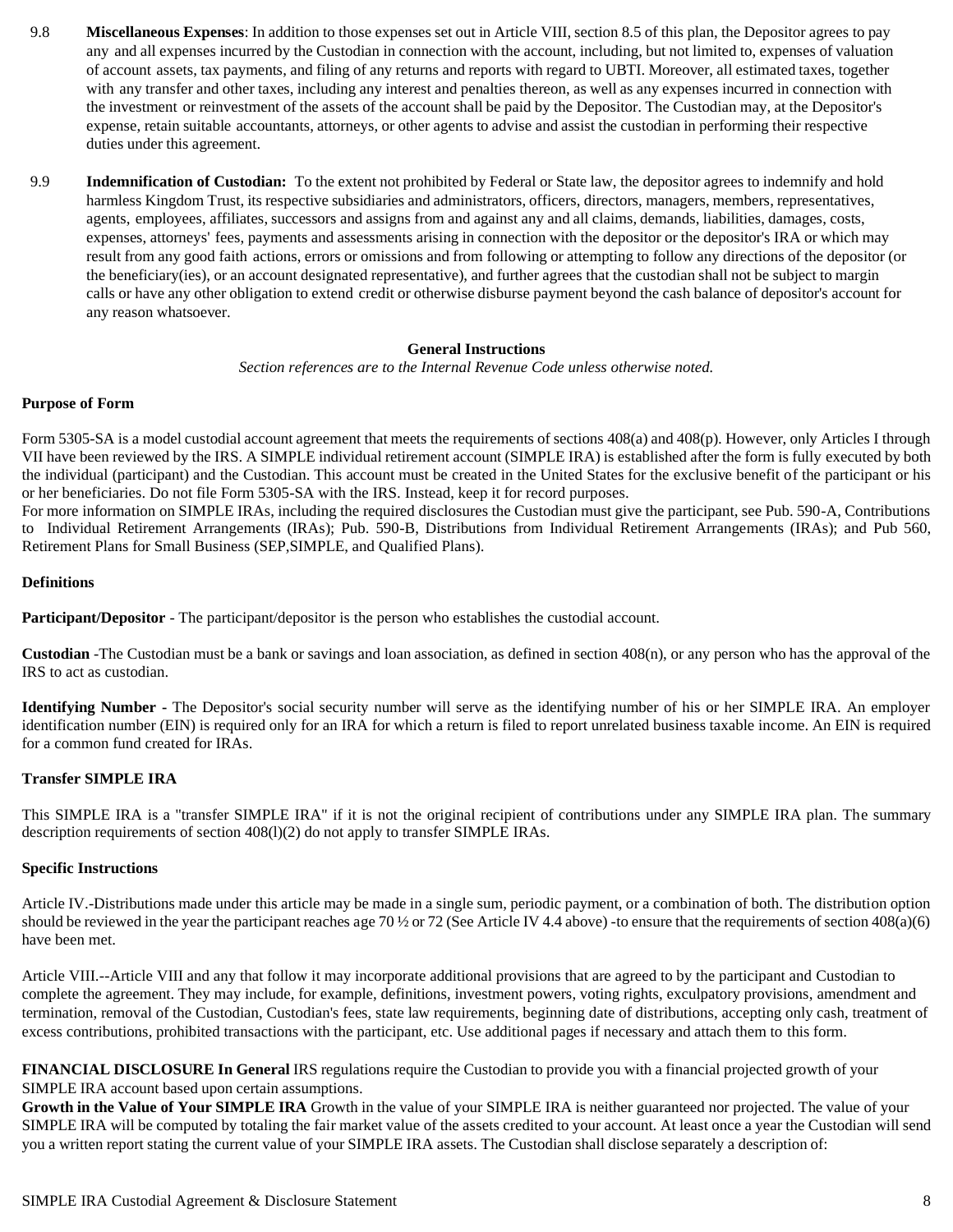(a) The type and amount of each charge; (b) the method of computing and allocating earnings, and (c) any portion of the contribution, if any, which may be used for the purchase of life insurance. **Custodian Fees** The **Custodian** may charge reasonable fees or compensation for its services and it may deduct all reasonable expenses incurred by it in the administration of your SIMPLE IRA, including any legal, accounting, distribution, transfer, termination or other designated fees. Any charges made by the **Custodian** will be separately disclosed on an attachment hereto. Such fees may be charged to you or directly to your custodial account. In addition, depending on your choice of investment vehicles, you may incur brokerage commissions attributable to the purchase or sale of assets.

#### **FINANCIAL DISCLOSURE**

**In General**: IRS regulations require the Custodian to provide you with a financial projected growth of your SIMPLE IRA account based upon certain assumptions.

**Growth in the Value of Your SIMPLE IRA**: Growth in the value of your SIMPLE IRA is neither guaranteed nor projected. The value of your SIMPLE IRA will be computed by totaling the fair market value of the assets credited to your account. At least once a year the Custodian will send you a written report stating the current value of your SIMPLE IRA assets. The Custodian shall disclose separately a description of:

- (a) The type and amount of each charge;
- (b) the method of computing and allocating earnings, and
- (c) any portion of the contribution, if any, which may be used for the purchase of life insurance.

**Custodian Fees**: The Custodian may charge reasonable fees or compensation for its services and it may deduct all reasonable expenses incurred by it in the administration of your SIMPLE IRA, including any legal, accounting, distribution, transfer, termination or other designated fees. Any charges made by the Custodian will be separately disclosed on an attachment hereto. Such fees may be charged to you or directly to your custodial account. In addition, depending on your choice of investment vehicles, you may incur brokerage commissions attributable to the purchase or sale of assets.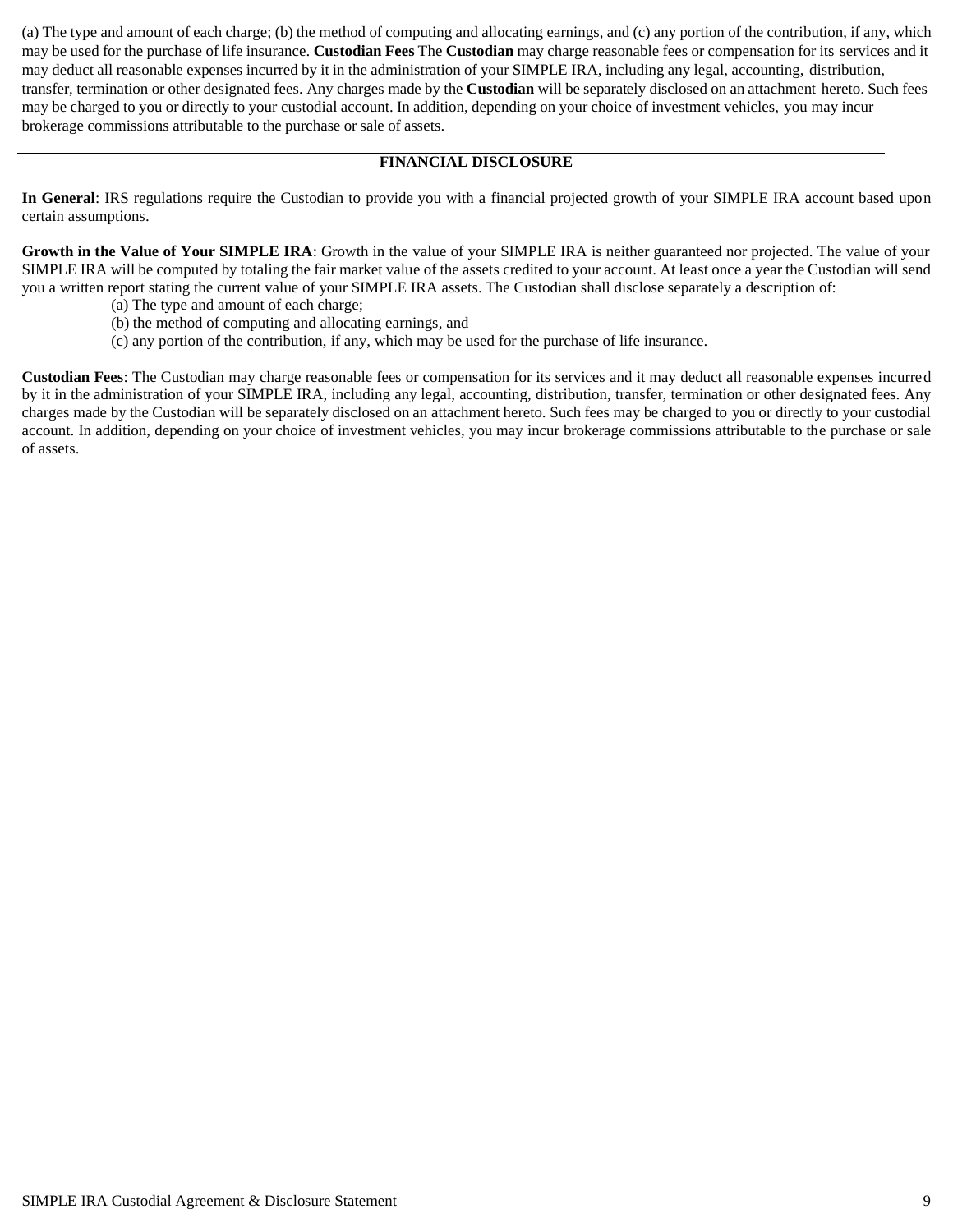## **SIMPLE IRA DISCLOSURE STATEMENT**

**RIGHT TO REVOKE YOUR SIMPLE IRA ACCOUNT:** You may revoke your SIMPLE IRA within 7 days after you sign the SIMPLE IRA Adoption Agreement by hand-delivering or mailing a written notice to the name and address indicated on the SIMPLE IRA Adoption Agreement. If you revoke your account by mailing a written notice, such notice must be postmarked by the 7th day after you sign the Adoption Agreement. If you revoke your SIMPLE IRA within the 7 day period you will receive a refund of the entire amount of your contributions to the SIMPLE IRA without any adjustment for earnings or any administrative expenses. If you exercise this revocation, we are still required to report certain information to the IRS.

#### **GENERAL REQUIREMENTS OF A SIMPLE IRA:**

- 1. All SIMPLE contributions must be made in cash, unless you are making a rollover contribution or transfer, and the Custodian accepts such non-cash assets.
- 2. Prior to December 19, 2015, the only types of contributions permitted to be made to this SIMPLE IRA are salary reduction contributions and employer contributions under the employer's SIMPLE Retirement Plan. Beginning December 19, 2015, if your Employer's Plan permits, your SIMPLE IRA will accept rollover contributions from a qualified plan, a qualified annuity, a 403(b) plan, a 457(b) plans or from a traditional IRA, but only after you have maintained the SIMPLE IRA for 2 years, measured from the first contribution made to your SIMPLE IRA.
- 3. The Custodian of your SIMPLE IRA must be a bank, savings and loan association, credit union or a person who is approved to act in such a capacity by the Secretary of the Treasury.
- 4. No portion of your SIMPLE IRA funds may be invested in life insurance contracts.
- 5. Your interest in your SIMPLE IRA must be fully vested and is nonforfeitable at all times.
- 6. The assets in your SIMPLE IRA may not be commingled with other property except in a common trust fund or common investment fund.
- 7. You may not invest the assets of your SIMPLE IRA in collectibles (as described in Section 408(m) of the Internal Revenue Code.) A collectible is defined as any work of art, rug or antique, metal or gem, stamp or coin, alcoholic beverage, or any other tangible personal property specified by the IRS. However, if the Custodian permits, specially minted US Gold and Silver bullion coins and certain state-issued coins are permissible SIMPLE IRA investments.
- 8. Your interest in your SIMPLE IRA must begin to be distributed to you by the April 1st following the calendar year you attain the age of 70 ½ or 72 (See Article IV 4.4 above). The methods of distribution, election deadlines, and other limitations are described in detail below.
- 9. For purposes of the SIMPLE Plan rules, in the case of an individual who is not a self-employed individual, compensation means the amount described in section  $6051(a)(3)$  which includes wages, tips and other compensation from the employer subject to income tax withholding under section 3401(a), and amounts described in section 6051(a)(8), including elective contributions made under a SIMPLE plan, and compensation deferred under a section 457 plan. In the case of a self-employed individual, compensation means net earnings from selfemployment determined under section 1402(a), prior to subtracting any contributions made under the SIMPLE plan on behalf of the individual.
- 10. Contributions to a SIMPLE IRA are excludible from federal income tax and not subject to federal income tax withholding when made to the SIMPLE IRA. Salary reduction contributions are subject to FICA, FUTA or RRTA tax when made and must be reported on the employee's Form W-2 wage statement. Matching and nonelective employer contributions made to a SIMPLE IRA are not subject to FICA, FUTA or RRTA and are not required to be reported on Form W-2.
- 11. A SIMPLE IRA must be established by or on behalf of an employee prior to the first date by which a contribution is required to be deposited into the SIMPLE IRA.

**ELIGIBLE EMPLOYEES:** Under a SIMPLE Retirement Plan established by an Eligible Employer, all employees of the employer who received at least \$5,000 in compensation from the employer during any 2 preceding calendar years, whether or not consecutive, and who are reasonably expected to receive at least \$5,000 in compensation during the calendar year, must be eligible to participate in the SIMPLE Plan for the calendar year. An employer may impose less restrictive eligibility requirements, such as eliminating or reducing the prior year compensation requirements, the current year compensation requirement, or both, under its SIMPLE Plan.

An employer, at its option, may exclude from eligibility employees who are included in a unit of employees covered by an agreement that the Secretary of Labor finds to be a collective bargaining agreement between employee representatives and one or more employers, if there is evidence that retirement benefits were the subject of good faith bargaining between such employee representatives and such employer or employers; in the case of a trust established or maintained pursuant to an agreement that the Secretary of Labor finds to be a collective bargaining agreement between air pilots represented in accordance with Title II of the Railway Labor Act and one or more employees, all employees not covered by that agreement; and employees who are nonresident aliens and who received no earned income from the employer that constitutes income from sources within the United States.

**PARTICIPATION IN ANOTHER PLAN:** An eligible employee may participate in an employer's SIMPLE Plan, even if he or she also participates in a plan of a different employer for the same year. However, the employee's salary reduction contributions are subject to the limitation of section 402(g), which provides an aggregate limit on the exclusion for elective deferrals for any individual. The employee is responsible for monitoring compliance with these limitations.

**ELIGIBLE EMPLOYERS:** SIMPLE plans may be established by employers (including tax-exempt employers and governmental entities) that had no more than 100 employees who earned \$5,000 or more in compensation during the preceding calendar year. For purposes of the 100-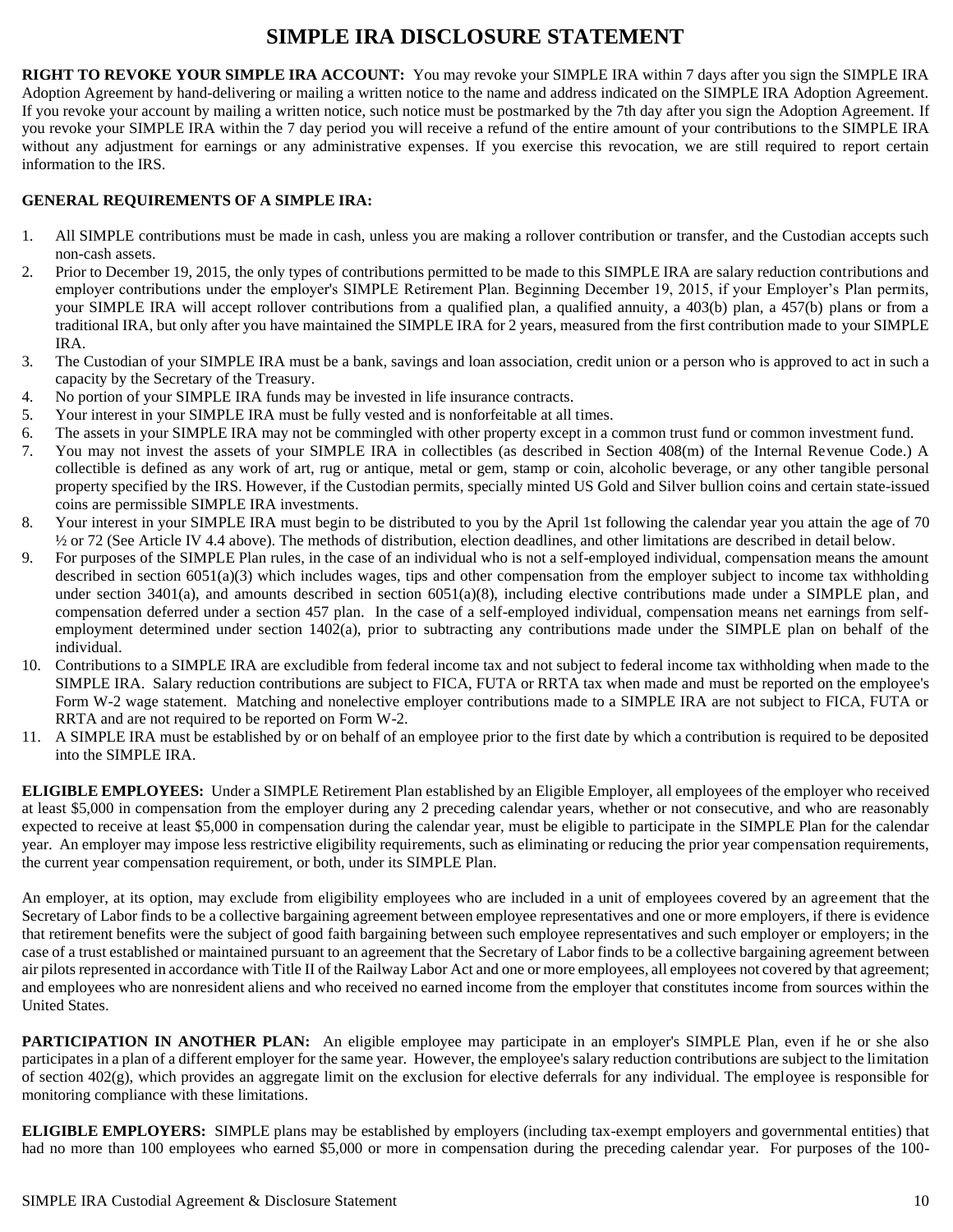employee limitation, all employees employed at any time during the calendar year are taken into account, regardless of whether they are eligible to participate in the SIMPLE plan. This means that otherwise excludible employees (i.e. certain union employees, nonresident aliens with no U.S. source income, and those employees who have not met the plan's minimum eligibility requirements) must be taken into account.

#### **SIMPLE PLAN CONTRIBUTIONS:**

**Elective Deferrals (Salary Reduction Contributions)** - A salary reduction contribution is a contribution made pursuant to an employee's election to have an amount contributed to his or her SIMPLE IRA, rather than have the amount paid directly to the employee in cash. An eligible employee must be permitted to elect to have salary reduction contributions made at the level specified by the employee, expressed as a percentage of compensation for the year or as a specific dollar amount. The maximum salary reduction contribution per calendar year may not exceed "the applicable annual dollar limitation" described below. Salary reduction contributions may not begin until the eligible employee completes a form provided by the employer designed to permit the employee to elect the salary reduction percentage or specific dollar amount. An employer may not place any restrictions on the amount of an employee's salary reduction contributions (e.g. by limiting the contribution percentage), except to the extent needed to comply with the annual limit.

#### **Applicable Annual Dollar Limitation**

| Tax Year    | <b>Contribution Limit</b> | Tax Year      | <b>Contribution Limit</b> |
|-------------|---------------------------|---------------|---------------------------|
| 2001        | \$6,500                   | $2010 - 2012$ | \$11,500                  |
| 2002        | \$7,000                   | $2013 - 2014$ | \$12,000                  |
| 2003        | \$8,000                   | $2015 - 2018$ | \$12,500                  |
| 2004        | \$9,000                   | 2019          | \$13,000                  |
| 2005 - 2006 | \$10,000                  | 2020          | \$13,500                  |
| 2007 - 2009 | \$10,500                  |               |                           |

The annual limit will be subject to cost-of-living increases in increments of \$500, rounded to the lower increment.

**Catch-up Contributions** - - Beginning for 2002, if an individual has attained the age of 50 before the close of the taxable year for which an annual contribution is being made and meets the other eligibility requirements for making regular SIMPLE IRA contributions, the annual SIMPLE IRA deferral limit for that individual would be increased as follows:

| Normal Limit | <b>Additional Catch-up</b> | <b>Total Contribution</b> |
|--------------|----------------------------|---------------------------|
| \$7,000      | \$500                      | \$7,500                   |
| \$8,000      | \$1,000                    | \$9,000                   |
| \$9,000      | \$1,500                    | \$10,500                  |
| \$10,000     | \$2,000                    | \$12,000                  |
| \$10,000     | \$2,500                    | #12,500                   |
| \$10,500     | \$2,500                    | \$13,000                  |
| \$10,500     | \$2,500                    | \$13,000                  |
| \$11,500     | \$2,500                    | \$14,000                  |
| \$12,000     | \$2,500                    | \$14,500                  |
| \$12,500     | \$3,000                    | \$15,500                  |
| \$13,000     | \$3,000                    | \$16,000                  |
| \$13,500     | \$3,000                    | \$16,500                  |
|              |                            |                           |

The additional catch-up amount for SIMPLE IRAs is subject to cost-of-living increases in increments of \$500, rounded to the lower increment.

#### **Employer Contributions - 2 Options**

1. Matching Contributions: Under a SIMPLE plan, an employer is generally required to make a contribution on behalf of each eligible employee in an amount equal to the employee's salary reduction contributions, up to a limit of 3% of the employee's compensation for the entire calendar year.

The 3% limit on matching contributions is permitted to be reduced for a calendar year at the election of the employer, but only if: the limit is not reduced below 1%; the limit is not reduced for more than 2 years out of the 5-year period that ends with and includes the year for which the election is effective; and employees are notified of the reduced limit within a reasonable period of time before the 60-day election period during which employees can enter into salary reduction agreements as described below.

In determining whether the limit was reduced below 3% for a year, any year before the first year in which an employer (or a predecessor employer) maintains a SIMPLE plan will be treated as a year for which the limit was 3%. If an employer chooses to make nonelective contributions for a year in lieu of matching contributions, that year also will be treated as a year for which the limit was 3%.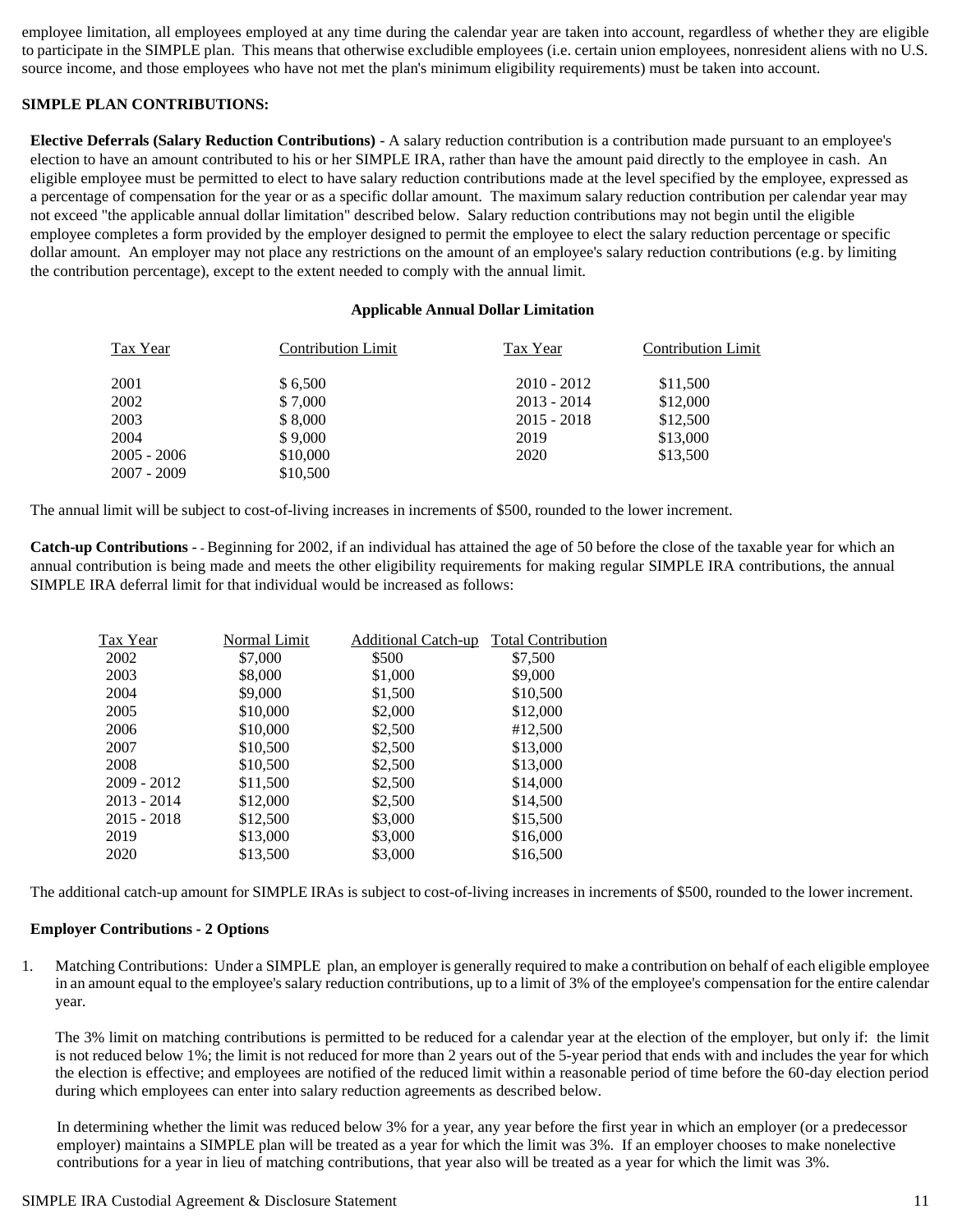2. Nonelective Contributions: Under a SIMPLE plan, an employer may make nonelective contributions in lieu of matching contributions. These nonelective contributions must be equal to 2% of each eligible employee's compensation for the entire calendar year, regardless of whether the employee elects to make salary reduction contributions for the calendar year. The employer may, but is not required to, limit nonelective contributions to eligible employees who have at least \$5,000 (or some lower amount selected by the employer) of compensation for the year. For purposes of this 2% nonelective contribution only, the compensation taken into account must be limited to the amount of compensation under section  $401(a)(17)$  for the year. This compensation limit is subject to cost-of-living increases in increments of \$5000, rounded to the lower increment as follows:

| \$220,000 for 2006 | \$245,000 for 2011      | \$270,000 for 2017 |
|--------------------|-------------------------|--------------------|
| \$225,000 for 2007 | \$250,000 for 2012      | \$275,000 for 2018 |
| \$230,000 for 2008 | \$255,000 for 2013      | \$280,000 for 2019 |
| \$245,000 for 2009 | \$260,000 for 2014      | \$285,000 for 2020 |
| \$245,000 for 2010 | \$265,000 for 2015-2016 |                    |

An employer may substitute the 2% nonelective contribution for the matching contribution for a year only if eligible employees are notified within a reasonable period of time before the 60-day election period during which employees can enter into salary reduction agreements that a 2% nonelective contribution will be made instead of a matching contribution.

**EMPLOYEE ELECTIONS:** During the 60-day period immediately preceding January 1st of a calendar (i.e. November 2 to December 31 of the preceding calendar year), an eligible employee must be given the right to enter into a salary reduction agreement for the calendar year, or to modify a prior agreement (including reducing the amount subject to this agreement to \$0). However, for the year in which the employee becomes eligible to make salary reduction contributions, the period during which the employee may enter into a salary reduction agreement or modify a prior agreement is a 60-day period that includes either the date the employee becomes eligible or the day before that date. For example, if an employer establishes a SIMPLE plan effective as of July 1, 2014, each eligible employee becomes eligible to make salary reduction contributions on that date and the 60-day period must begin no later than July 1 and cannot end before June 30, 2014.

During these 60-day periods, employees have the right to modify their salary reduction agreements without restrictions. In addition, for the year in which an employee becomes eligible to make salary reduction contributions, the employee must be able to commence these contributions as soon as the employee becomes eligible, regardless of whether the 60-day period has ended. An employer may, but is not required to, provide additional opportunities or longer periods for permitting eligible employees to enter into salary reduction agreements or to modify prior agreements.

An employee must be given the right to terminate a salary reduction agreement for a calendar year at any time during the year even if this is outside a SIMPLE plan's normal election period. The employer's SIMPLE plan may, however, provide that an employee who terminates a salary reduction agreement at any time other than the normal election period is not eligible to resume participation until the beginning of the next calendar year.

**EMPLOYER ADMINISTRATIVE AND NOTIFICATION REQUIREMENTS:** An employer must notify each employee, immediately before the employee's 60-day election period, of the employee's opportunity to enter into a salary reduction agreement or to modify a prior agreement. If applicable, this notification must disclose an employee's ability to select the financial institution that will serve as the trustee or custodian of the employee's SIMPLE IRA. Such notification must also include the Summary Description required under section 408(l)(2)(B). Such notification must also include whether the employer will be making either matching contributions (including the employer's election to reduce the matching contribution below 3%) or nonelective contributions as previously described.

If an eligible employee who is entitled to a contribution under the employer's SIMPLE plan is unwilling or unable to establish a SIMPLE IRA with any financial institution prior to the date on which the contribution is required to be made to the SIMPLE IRA of the employee, the employer may execute the necessary SIMPLE IRA documents on the employee's behalf with a financial institution selected by the employer.

The employer must deliver the salary reduction contributions to the financial institution maintaining the SIMPLE IRA as of the earliest date on which the contributions can reasonably be segregated from the employer's general assets, but no later than the close of the 30-day period following the last day of the month in which amounts would otherwise have been payable to the employee in cash.

Matching and nonelective employer contributions must be made to the financial institution maintaining the SIMPLE IRA no later than the due date for filing the employer's income tax return, including extensions, for the taxable year that includes the last day of the calendar year for which the contributions are made.

#### **ROLLOVERS:**

**Rollover Contributions from Another SIMPLE IRA** - A rollover contribution to this SIMPLE IRA is only permitted from another SIMPLE IRA. A rollover contribution from another SIMPLE IRA is any amount the participant receives from one SIMPLE IRA and redeposits some or all of it into this SIMPLE IRA. The participant is not required to roll over the entire amount received from the first SIMPLE IRA. However, any amount you do not roll over will be taxed at ordinary income tax rates for federal income tax purposes and may also be subject to an additional tax if the distribution is a premature distribution described below.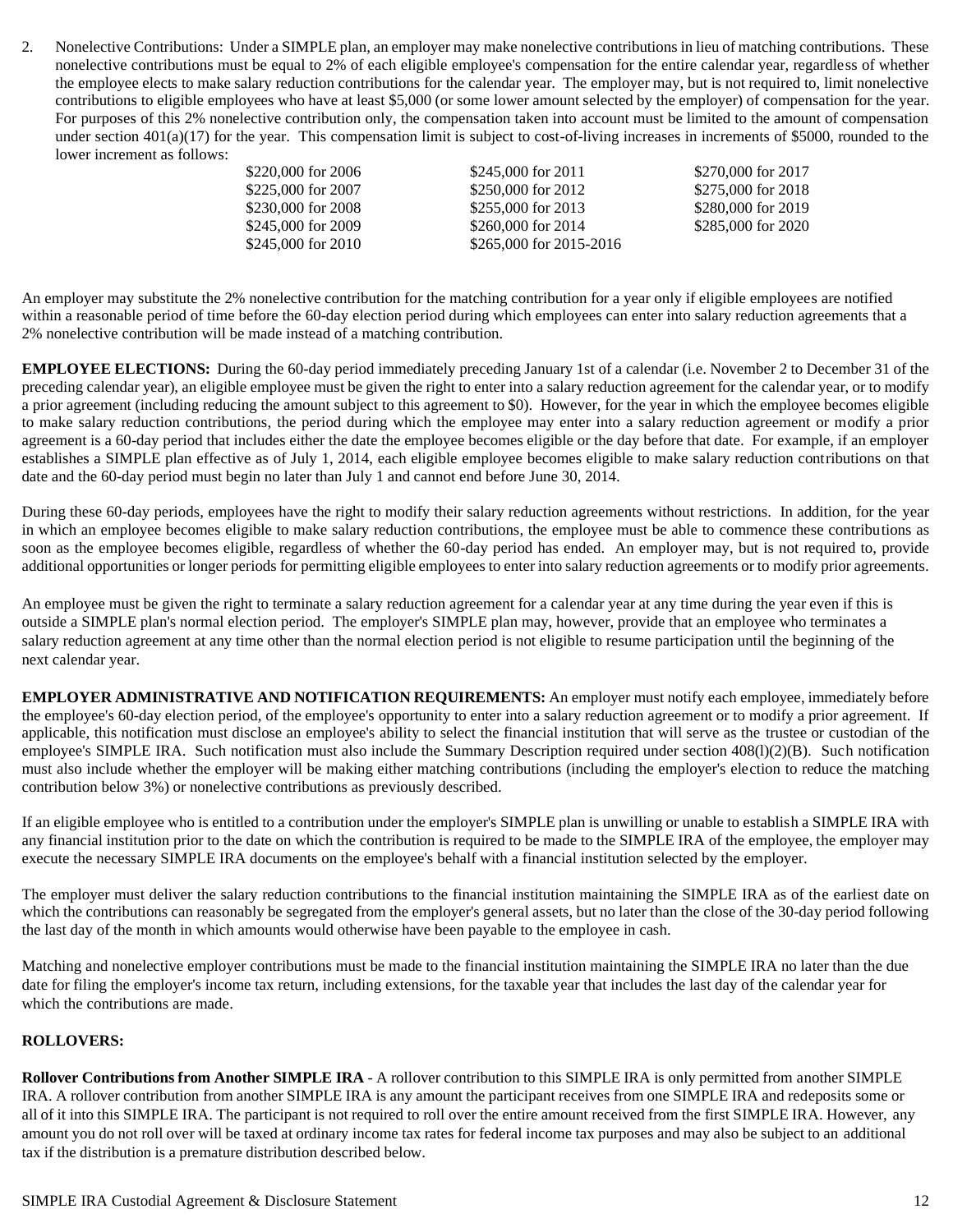**Rollover Distributions from a SIMPLE IRA** - A distribution from any SIMPLE IRA may be rolled over only to another SIMPLE IRA during the 2-year period the participant first participated in the employer's SIMPLE plan. Thus, a distribution from a SIMPLE IRA during that 2-year period qualifies as a rollover contribution (and is not includible in gross income of the participant) only if the distribution is paid into another SIMPLE IRA and satisfies the other requirements that apply to all IRA rollovers under section 408(d)(3). After this 2-year period, a distribution from a SIMPLE IRA may be rolled over to any IRA maintained by the individual or to an employer plan, including a qualified plan, a 403(b) or a governmental 457(b) that accepts these types of rollovers. This 2-year period begins on the first day on which contributions made by the individual's employer are deposited in the individual's SIMPLE IRA.

**Rollover Contributions from Another Plan into this SIMPLE IRA** – Beginning December 19, 2015, if your Employer's Plan permits, you are permitted to rollover from a qualified plan, a qualified annuity, a 403(b) Plan, a governmental 457(b) Plan and from a Traditional IRA. Your SIMPLE IRA may only accept these rollovers after your SIMPLE IRA has been in existence for 2 years measured from the date of the first contribution into your SIMPLE IRA account.

#### **Special Rules that Apply to Rollovers** -

- The rollover must be completed no later than the 60th day after the day the distribution was received by you.
- Beginning in 2015, you can make only one rollover from an IRA to another (or the same) IRA in any 12-month period, regardless of the number of IRAs you own. The limit will apply by aggregating all of an individual's IRAs, including SEP and SIMPLE IRAs as well as traditional and Roth IRAs, effectively treating them as one IRA for purposes of the limit. (See IRS Publication 590-A for more information).
- The same property you receive in a distribution must be the same property you roll over into the second IRA. For example, if you receive a distribution from an IRA of property, such as stocks, that same stock must be rolled over into the second IRA.
- You are required to make an irrevocable election indicating that this transaction will be treated as a rollover contribution.
- You are not required to receive a complete distribution from your IRA in order to make a rollover contribution into another IRA, nor are you required to roll over the entire amount you received from the first IRA.
- If you inherit an IRA due to the death of the participant, you may not roll this IRA into your own IRA unless you are the spouse of the decedent.
- If you are age 70  $\frac{1}{2}$  or 72 (See Article IV 4.4 above) or older and wish to roll over to another IRA, you must first satisfy the minimum distribution requirement for that year and then the rollover of the remaining amount may be made.

**Special Rollover Rules for Qualified Disaster Distributions** – Qualified Disaster Distributions (QDDs) are eligible to be rolled over to an IRA (or other eligible retirement plan) within a 3-year period after the eligible individual received such distribution. The maximum amount of a QDD is \$100,000 per taxpayer; is not subject to the premature distribution penalty tax of 10% (or 25% in the case of a SIMPLE-IRA), and will be taxed pro rata over a 3 year period unless the taxpayer elects to pay all of the taxes in the year of the distribution. More information on Qualified Disaster Distributions and other tax relief provisions applicable to affected individuals as well as other disaster relief can be found in IRS Publication 976 and in the instructions for Form 8915A or 8915B, whichever is applicable. Taxpayers using these tax relief provisions must file Form 8915A or 8915B with his or her Federal income tax return.

**Conversion from a SIMPLE IRA to a Roth IRA** - You are permitted to make a qualified rollover contribution from a SIMPLE IRA to a Roth IRA. [Note: Prior to 2010 only taxpayers who's Modified AGI for the year during which the distribution was not in excess of \$100,000 and you were not a married person filing a separate tax return.] This is called a "conversion" and may be done (after the 2-year holding period) at any time without waiting the usual 12 months.

**Recharacterizations** - Beginning in 2018, for conversions made in 2018, you are no longer permitted to recharacterize a conversion made to a Roth IRA back to a traditional IRA.

**Taxation in Completing a Conversion from a SIMPLE IRA to a Roth IRA** - If you complete a conversion from a SIMPLE IRA to a Roth IRA, the conversion amount (to the extent taxable) is generally included in your gross income for the year during which the distribution is made from your SIMPLE IRA that is converted to a Roth IRA. However, the 10% (or 25%, if applicable) additional income tax for premature distributions does not apply.

**EXCESS DEFERRALS:** Excess elective deferrals (amounts in excess of the "applicable") SIMPLE elective deferral limit for the year) are includible in your gross income in the calendar year of deferral. Income on the excess elective deferrals is includible in your income in the year of withdrawal from the SIMPLE IRA. You should withdraw excess elective deferrals and any allocable income, from your SIMPLE-IRA by April 15 following the year to which the deferrals relate. These amounts may not be transferred or rolled over tax-free to another SIMPLE-IRA. If you fail to withdraw excess elective deferrals, and any allocable income, by the following April 15th, the excess elective deferrals will be subject to the IRA contribution limitations of sections 219 and 408 of the Code and thus may be considered an excess contribution to your IRA. Such excess deferrals may be subject to a 6% excise tax for each year they remain in your SIMPLE-IRA. Income on excess elective deferrals is includible in your gross income in the year you withdraw it from your IRA and must be withdrawn by April 15 following the calendar year to which the deferrals relate. Income withdrawn from the IRA after that date may be subject to a 10% tax (or 25% if withdrawn within the first 2 years of participation) on early distributions. The rules for determining and allocating income attributable to excess elective deferrals and other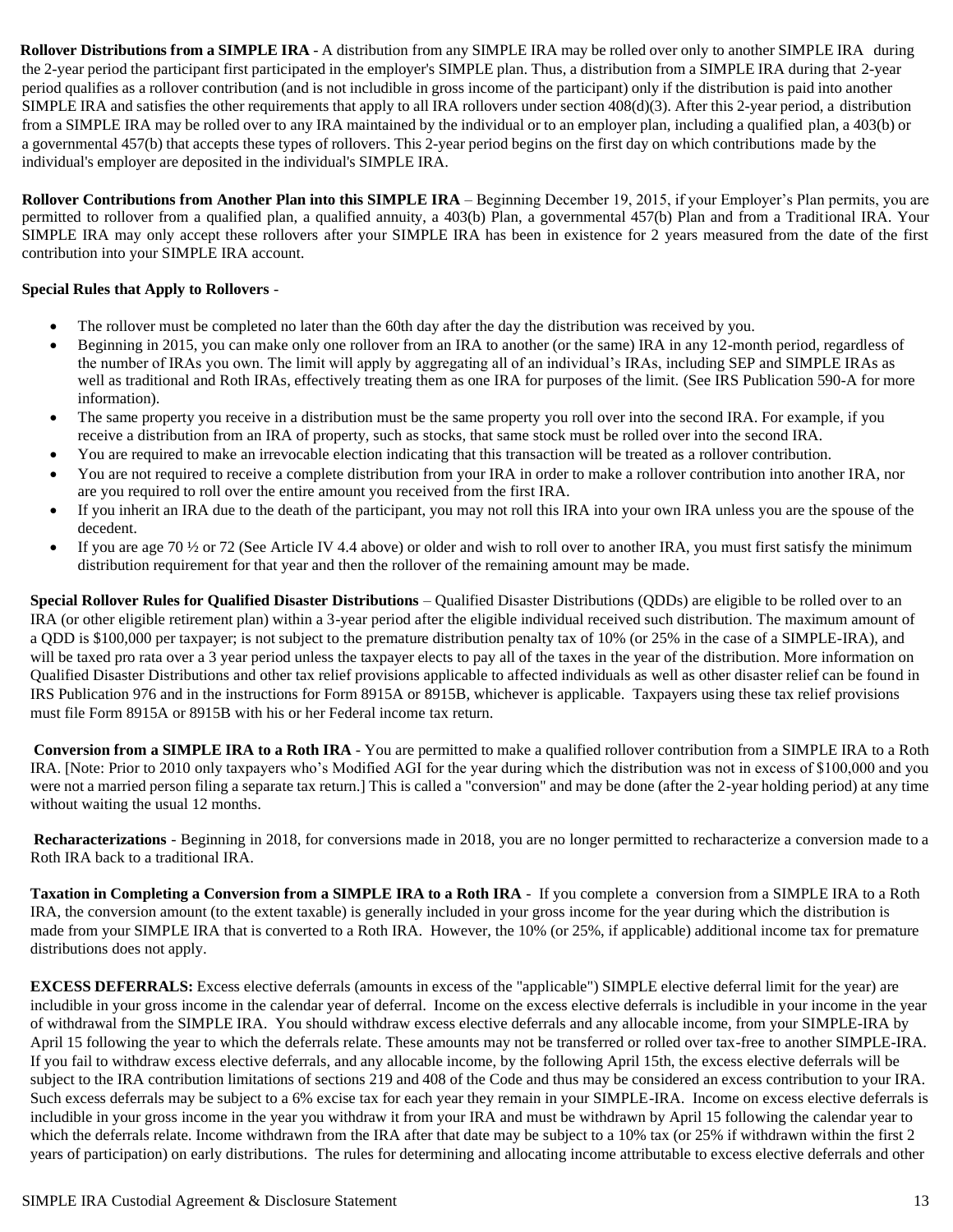excess SIMPLE contributions are the same as those governing regular IRA excess contributions. The trustee or custodian of your SIMPLE-IRA will inform you of the income allocable to such excess amounts.

**DISTRIBUTIONS:** In general, all distributions from a SIMPLE IRA are subject to federal income tax by the payee or distributee, whichever the case may be. When you start withdrawing from your SIMPLE IRA, you may take the distributions in regular payments, random withdrawals or in a single sum payment. Generally, all amounts distributed to you from your SIMPLE IRA are included in your gross income in the taxable year in which they are received. However, if you have made nondeductible contributions to any regular IRA as permitted under section 408(o) of the Code, the nontaxable portion of the distribution, if any, will be a percentage based upon the ratio of your unrecovered nondeductible contributions to the aggregate of all IRA balances, including SEP, SIMPLE and rollover contributions, as of the end of the year in which you take the distribution, plus distributions from the account during the year. All taxable distributions from your SIMPLE IRA are taxed at ordinary income tax rates for federal income tax purposes and are not eligible for either capital gains treatment or 10-year averaging. An employer may not require an employee to retain any portion of the contribution in the SIMPLE IRA or otherwise impose any withdrawal restrictions.

**Premature Distributions** - In general, if you are under age 59 1/2 and receive a distribution from your SIMPLE IRA account, a 10% additional income tax will apply to the taxable portion of the distribution, unless the distribution is received due to death; disability; a series of substantially equal periodic payments at least annually over your life expectancy or the joint life expectancy of you and your designated beneficiary; medical expenses that exceed 7.5% of your adjusted gross income; health insurance premiums paid by certain unemployed individuals; qualified acquisition costs of a first time home buyer; qualified higher education expenses; a qualifying rollover distribution; the timely withdrawal of an excess deferral plus income attributable; due to an IRS Levy; qualified hurricane distributions received prior to January 1, 2007; or qualified reservist distributions. If you request a distribution in the form of a series of substantially equal payments, and you modify the payments before 5 years have elapsed and before attaining age 59 1/2, the 10% additional income tax will apply retroactively to the year payments began through the year of such modification. In addition, if you request a distribution from your SIMPLE IRA within your first 2 years of participation in the SIMPLE plan and none of the exceptions listed above applies to the distribution, the normal 10% additional income tax referred to earlier is increased to 25%.

**Age 70 1/2 Required Minimum Distributions** - You are required to begin receiving minimum distributions from your SIMPLE IRA by your required beginning date (the April 1 of the year following the year you attain age 70 1/2). The year you attain age 70 1/2 is referred to as your "first distribution calendar year". Your minimum distribution for each year beginning with the calendar year you attain the age of 70 1/2 is generally based upon the value of your account at the end of the prior year divided by the factor for your age derived from the Uniform Lifetime Distribution Period Table regardless of who or what entity is your named beneficiary. This uniform table assumes you have a designated beneficiary exactly 10 years younger than you. However, if your spouse is your sole beneficiary and is more than 10 years younger than you, your required minimum distribution for each year is based upon the joint life expectancies of you and your spouse. The account balance that is used to determine each year's required minimum amount is the fair market value of each IRA you own as of the prior December 31<sup>st</sup>, adjusted for outstanding rollovers (or transfers) as of such prior December 31<sup>st</sup>. (NOTE: The SECURE Act has changed the RMD age to 72. See Article **IV 4.4 above.)**

However, no payment will be made from this SIMPLE IRA until you provide the Custodian with a proper distribution request acceptable by the Custodian. Upon receipt of such distribution request, you may switch to a joint life expectancy in determining the required minimum distribution if your spouse was your sole beneficiary as of the January  $1<sup>st</sup>$  of the calendar year that contains your required beginning date and such spouse is more than 10 years younger than you.

The required minimum distribution for the second distribution calendar year and for each subsequent distribution calendar year must be made by December 31 of each such year.

In any distribution calendar year you may take more than the required minimum. However, if you take less than the required minimum with respect to any distribution calendar year, you are subject to a Federal excise tax penalty of 50% of the difference between the amount required to be distributed and the amount actually distributed. If you are subject to that tax, you are required to file IRS Form 5329.

**Qualified Charitable Distributions (QCDs)** - If an IRA owner is exactly age 70½ or over, the IRA owner may direct the IRA trustee or custodian to transfer up to \$100,000 per year from the IRA to a qualified charity. Such transfer will not be subject to Federal income taxes. Qualified Charitable Distributions may also be made by a beneficiary who is exactly age 70½ or over. Qualified Charitable Distributions are not subject to Federal income tax withholding. On-going (those that are still receiving contributions) SEP IRAs or SIMPLE IRAs are not permitted to be distribute QCDs.

**Reporting the Required Minimum Distribution** - Beginning for minimum distributions that are required for calendar 2003, the Custodian must provide a statement to each SIMPLE IRA owner who is subject to required minimum distributions that contains either the amount of the minimum or an offer by the Custodian to perform the calculation if requested by the SIMPLE IRA owner. The statement must inform the SIMPLE IRA owner that required minimum distributions apply and the date by which such amount must be distributed. The statement must further inform the SIMPLE IRA owner that beginning in 2004, the Custodian must report to the IRS that the SIMPLE IRA owner is required to receive a minimum for the calendar year.

**Death Distributions** - If you die before your required beginning date and you have a designated beneficiary, the balance in your SIMPLE IRA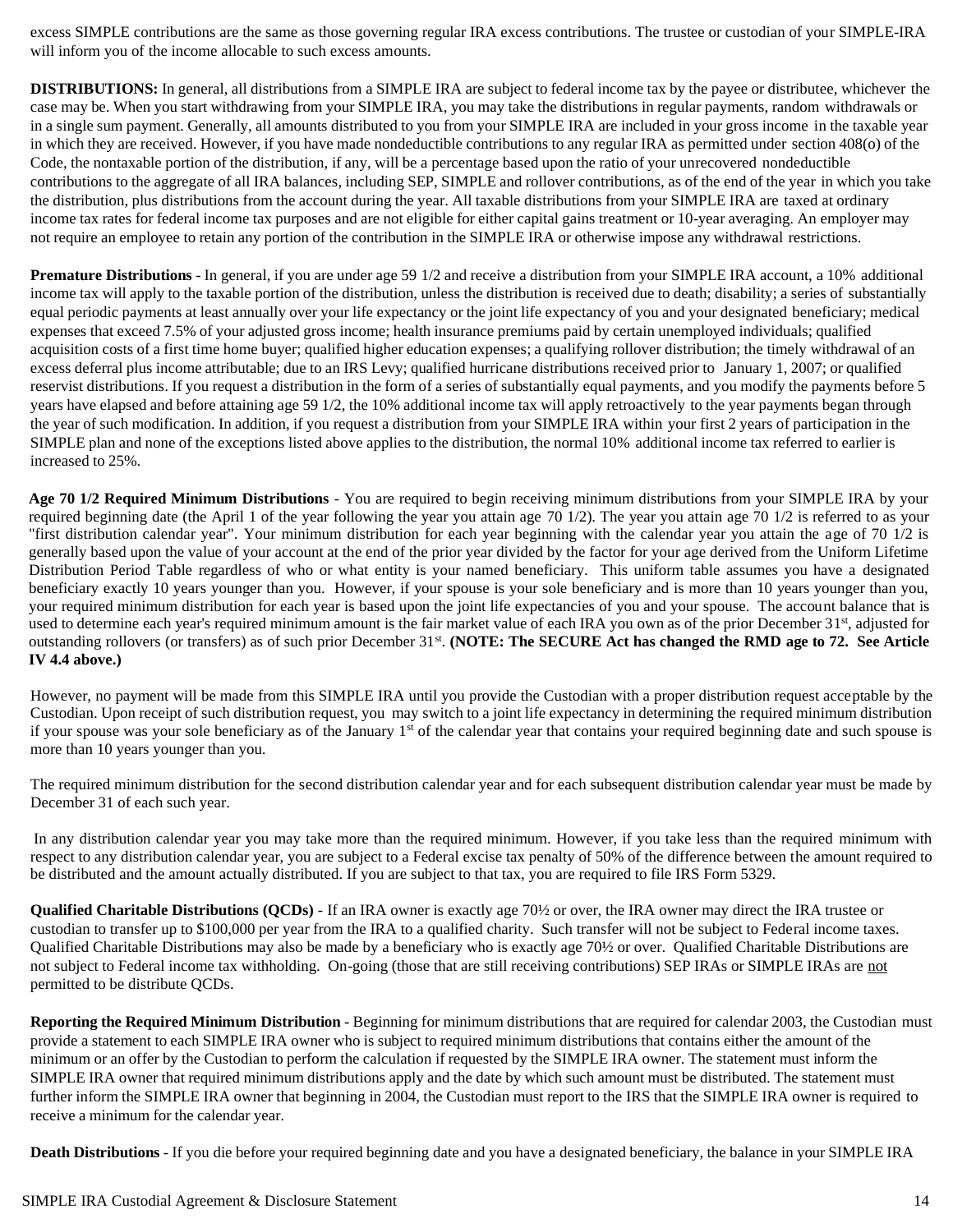will be distributed to your beneficiary over the beneficiary's single life expectancy. These distributions must commence no later than December 31st of the calendar year following the calendar year of your death. However, if your spouse is your sole beneficiary, these distributions are not required to commence until the December 31st of the calendar year you would have attained the age of 70 ½ or 72 (See Article IV 4.4 above), if that date is later than the required commencement date in the previous sentence. If you die before your required beginning date and you do not have a designated beneficiary, the balance in your SIMPLE IRA must be distributed no later than the December 31st of the calendar year that contains the fifth anniversary of your death.

If you die on or after your required beginning date and you have a designated beneficiary, the balance in your SIMPLE IRA will be distributed to your beneficiary over the longer of the beneficiary's single life expectancy or your remaining life expectancy. These distributions must commence no later than December 31st of the calendar year following the calendar year of your death. If you die on or after your required beginning date and you do not have a designated beneficiary, the balance in your SIMPLE IRA must be distributed over a period that does not exceed your remaining single life expectancy determined in the year of your death. However, the required minimum distribution for the calendar year that contains the date of your death is still required to be distributed. Such amount is determined as if you were still alive throughoutthat year.

If your spouse is your sole beneficiary, your spouse may elect to treat your SIMPLE IRA as his or her own SIMPLE IRA, whether you die before or after your required beginning date. If you die after your required beginning date and your spouse elects to treat your SIMPLE IRA as his or her own SIMPLE IRA, any required minimum that has not been distributed for the year of your death must still be distributed to your surviving spouse and then the remaining balance can be treated as your spouse's own SIMPLE IRA.

**Prohibited Transactions** - If you or your beneficiary engage in a prohibited transaction (as defined under Section 4975 of the Internal Revenue Code) with your SIMPLE IRA, it will lose its tax exemption and you must include the value of your account in your gross income for that taxable year. If you pledge any portion of your SIMPLE IRA as collateral for a loan, the amount so pledged will be treated as a distribution and will be included in your gross income for that year.

**Income Tax Withholding** - All withdrawals from your SIMPLE IRA (except a direct transfer) are subject to federal income tax withholding. You may, however, elect not to have withholding apply to your SIMPLE IRA distribution in most cases. If withholding does apply to your distribution, it is at the rate of 10% of the amount of the distribution.

**SIMPLE IRA distributions delivered outside the United States -** In general, if you are a US citizen or resident alien and your home address is outside of the United States or its possessions, you cannot choose exemption from withholding on distributions from your traditional IRA.

To choose exemption from withholding, you must certify to the payer under penalties of perjury that you are not a U.S. citizen, a resident alien of the United States, or a tax-avoidance expatriate. Even if this election is made, the payer must withhold tax at the rates prescribed for nonresident aliens.

For more information on withholding on pensions and annuities, see "Pensions and Annuities" in Chapter 1 of *Publication 505, Tax Withholding and Estimated Tax*. For more information on withholding on nonresident aliens and foreign entities, see *Publication 515, Withholding of tax on Nonresident Aliens and Foreign Entities.*

**DESIGNATED FINANCIAL INSTITUTION "DFI":** In general, under section 408(p), an employer must permit an employee to select the financial institution for the SIMPLE IRA to which the employer will make all contributions on behalf of the employee. In this case, the financial institution is referred to as a "Non-DFI". Alternatively, under section 408(p)(7), an employer may require that all SIMPLE contributions initially be made to a single designated financial institution selected by the employer. In this case, the financial institution is referred to as a "DFI". Refer to your employer's SIMPLE Retirement Plan document to determine if the financial institution is a DFI or a Non- DFI.

**Use of a Designated Financial Institution "DFI"** - If an employer requires that all SIMPLE contributions initially be made to a DFI, the following requirements must be met:

- 1. The employer and the financial institution must agree that the financial institution will be a DFI for the employer's SIMPLE plan;
- 2. The DFI must agree that, if a participant elects before the expiration of the employee's 60-day election period, the participant's balance will be transferred without cost or penalty to another SIMPLE IRA (or after the 2-year period no longer applies, to any IRA) to a financial institution selected by the participant; and
- 3. Each participant is given written notification describing the procedures under which, if a participant so elects, the participant's balance will be transferred without cost or penalty to another SIMPLE IRA (or after the 2-year period no longer applies, to any IRA) to a financial institution selected by the participant.

If the participant elects before the expiration of the 60-day election period to have the balance transferred without cost or penalty as described above, such election is valid only with respect to the balance attributable to SIMPLE contributions for the calendar year following that 60-day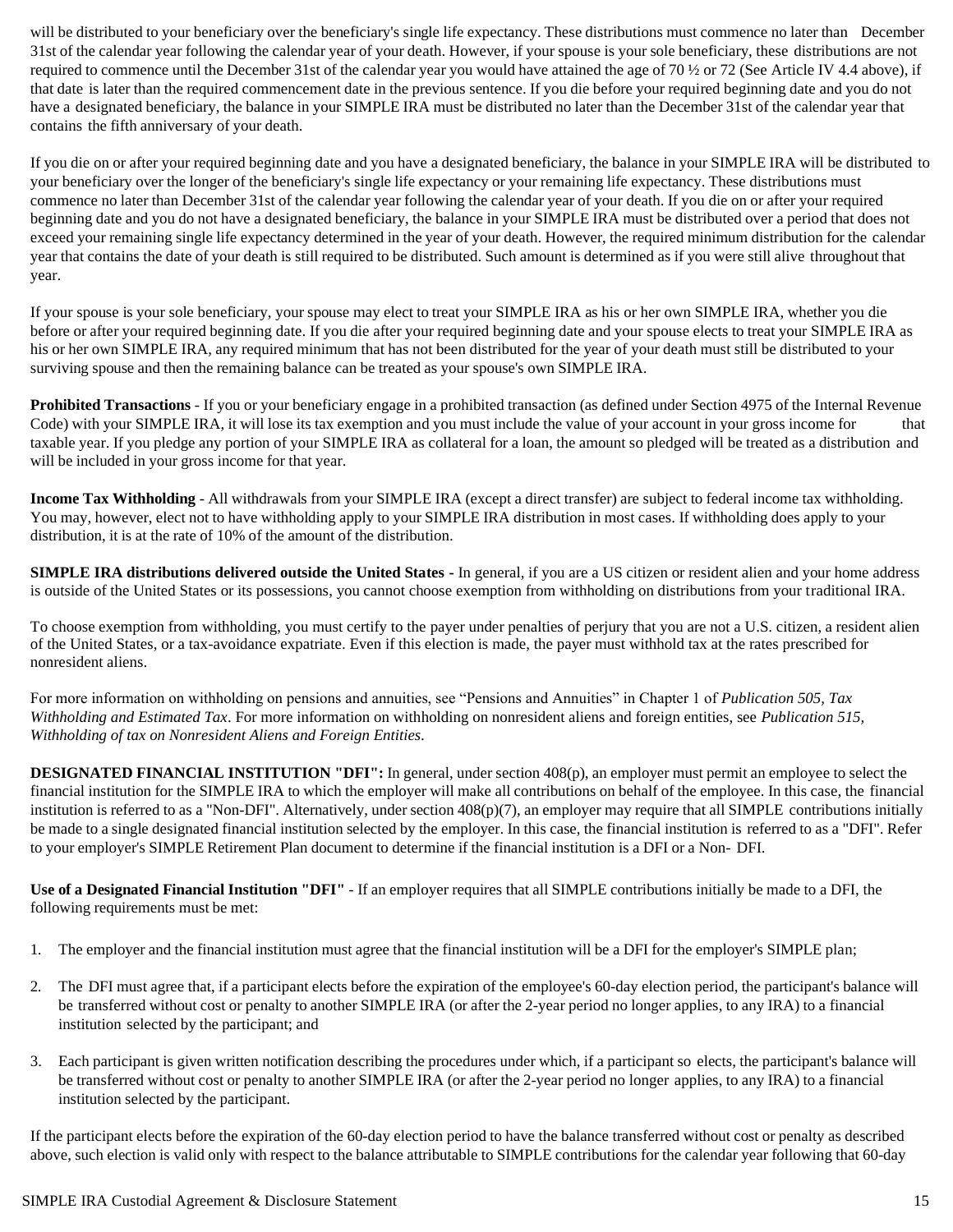election period (or, for the year in which an employee becomes eligible to make salary reduction contributions for the remainder of that year) and subsequent calendar years if such election so provides.

If the participant timely elects the transfer of the balance without cost or penalty as described above, the participant's balance must be transferred on a reasonably frequent basis, such as on a monthly basis. If a participant timely elects this transfer without cost or penalty, the Custodian reserves the right to restrict the investment to a specified investment option until transferred, even though a variety of investment options are available with respect to contributions that the participant has not elected to transfer.

A transfer is deemed to be made without cost or penalty if no liquidation, transaction, redemption or termination fee, or any commission, load (whether front-end or back-end) or surrender charge or similar fee or charge is imposed with respect to the balance being transferred that the participant has filed a timely election with the DFI. However, the DFI can charge a reasonable annual administrative fee to a SIMPLE IRA from which balances must be transferred in accordance with the participant's timely transfer election.

In order to timely elect a transfer without cost or penalty, the participant must indicate such election on the SIMPLE IRA Adoption Agreement attached hereto and must be received by the DFI no later than the expiration of the 60-day election period applicable to the employee. If the participant fails to timely elect such transfers without cost or penalty, the DFI reserves the right to charge any or all fees and expenses described in Section 8.05 of this SIMPLE IRA plan agreement.

**Use of a Non Designated Financial Institution "Non-DFI"** - If the employer's SIMPLE plan permits the participants to select their own financial institution to serve as trustee or custodian of the SIMPLE IRA, the rules explained above do not apply and the Custodian may charge any and all fees described in Section 8.05 of the SIMPLE IRA plan agreement.

**Transfers Defined** - A direct transfer is a payment from this SIMPLE IRA directly to another trustee or custodian of a SIMPLE IRA (or, after the 2-year period no longer applies, to the trustee or custodian of any IRA). Transfers do not constitute a distribution since you are never in receipt of the funds. The monies are transferred directly to the new trustee or custodian. If you should transfer all or a portion of your SIMPLE IRA to your former spouse's IRA under a divorce decree (or under a written instrument incident to divorce) or separation instrument, you will not be deemed to have made a taxable distribution, but merely a transfer. The portion so transferred will be treated at the time of the transfer as the IRA of your spouse or former spouse. If your spouse is the beneficiary of your SIMPLE IRA, in the event of your death, your spouse may "assume" your SIMPLE IRA. The assumed IRA is then treated as your surviving spouse's IRA.

**SUMMARY DESCRIPTION REQUIREMENTS:** In general, the Custodian of any SIMPLE IRA must annually provide to the employer maintaining the SIMPLE plan a Summary Description early enough to allow the employer to meet its notification obligations. If the Custodian of this SIMPLE IRA is a DFI, the Summary Description will be provided directly to the employer by the Custodian in the underlying SIMPLE plan agreement. If the Custodian of this SIMPLE IRA is a Non-DFI, the Summary Description will be provided directly to the employee by the Custodian. The employee agrees to have the employer complete certain information contained on the Summary Description with respect to the employer's SIMPLE plan provisions. A sample Summary Description for a Non-DFI is located on the following page. The Custodian of a "transfer SIMPLE IRA" is not required to provide this Summary Description. A SIMPLE IRA is a "transfer SIMPLE IRA" if it is not a SIMPLE IRA to which the employer has made contributions under the SIMPLE plan.

**PROCEDURES FOR WITHDRAWALS:** All distributions from this SIMPLE IRA must be requested in writing on a form provided to the participant by the Custodian. After the withdrawal form has been completed and executed by the recipient, the form must be either handdelivered to the Custodian during normal business hours or mailed to the Custodian by first class mail, certified or registered mail prepaid through the U.S. Postal Service, or through any means of an expedited delivery service. After receipt of a properly executed withdrawal form, the Custodian will process the distribution as soon as administratively feasible.

**FEDERAL ESTATE AND GIFT TAXES:** Generally, there is no specific exclusion for SIMPLE IRAs under the estate tax rules. Therefore, in the event of your death, your SIMPLE IRA balance will be includible in your gross estate for federal estate tax purposes. However, if your surviving spouse is the beneficiary of your SIMPLE IRA, the amount in your SIMPLE IRA may qualify for the marital deduction available under Section 2056 of the Internal Revenue Code. A transfer of property for federal gift tax purposes does not include an amount which a beneficiary receives from a SIMPLE IRA plan.

**PENALTIES:** If you are under age 59 1/2 and receive a premature distribution from your SIMPLE IRA, an additional 10% (or 25% for certain SIMPLE IRA distributions) income tax will apply on the taxable amount of the distribution. If you make an excess deferral to your SIMPLE IRA and it is not corrected on a timely basis, an excise tax of 6% is imposed on the excess amount. This tax will apply each year to any part or all of the excess which remains in your account. If you are age 70  $\frac{1}{2}$  or 72 (See Article IV 4.4 above) or over or if you should die, and the appropriate required minimum distributions are not made from your SIMPLE IRA, an additional tax of 50% is imposed upon the difference between what should have been distributed and what was actually distributed.

**IRS APPROVAL AS TO FORM:** This SIMPLE IRA Custodial Agreement has been approved by the Internal Revenue Service as to form. This is not an endorsement of the plan in operation or of the investments offered.